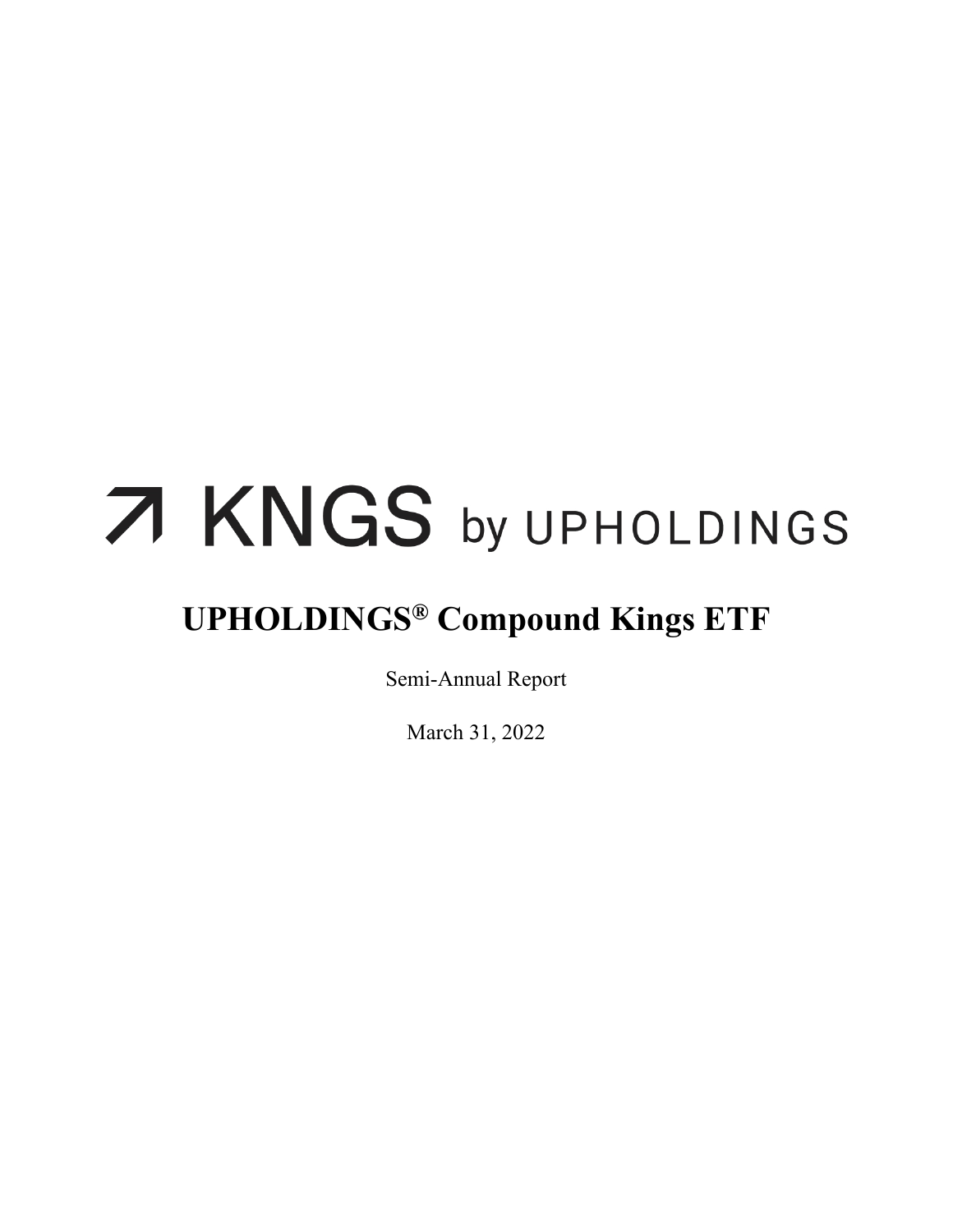#### **TABLE OF CONTENTS**

|                                             | Page     |
|---------------------------------------------|----------|
| Sector Allocations                          |          |
| Schedule of Investments                     | $2 - 3$  |
| Statement of Assets and Liabilities         |          |
| <b>Statement of Operations</b>              |          |
| Statement of Changes in Net Assets          |          |
| <b>Financial Highlights</b>                 |          |
| Notes to Financial Statements               | $8 - 16$ |
| Expense Example                             |          |
| <b>Liquidity Risk Management Program</b>    | 18       |
| Federal Tax Information                     | 19       |
| <b>Officers and Affiliated Trustee</b>      | 20       |
| <b>Independent Trustees</b>                 | 20       |
| <b>Information About Portfolio Holdings</b> | 21       |
| <b>Information About Proxy Voting</b>       |          |
| Privacy Policy                              | 21       |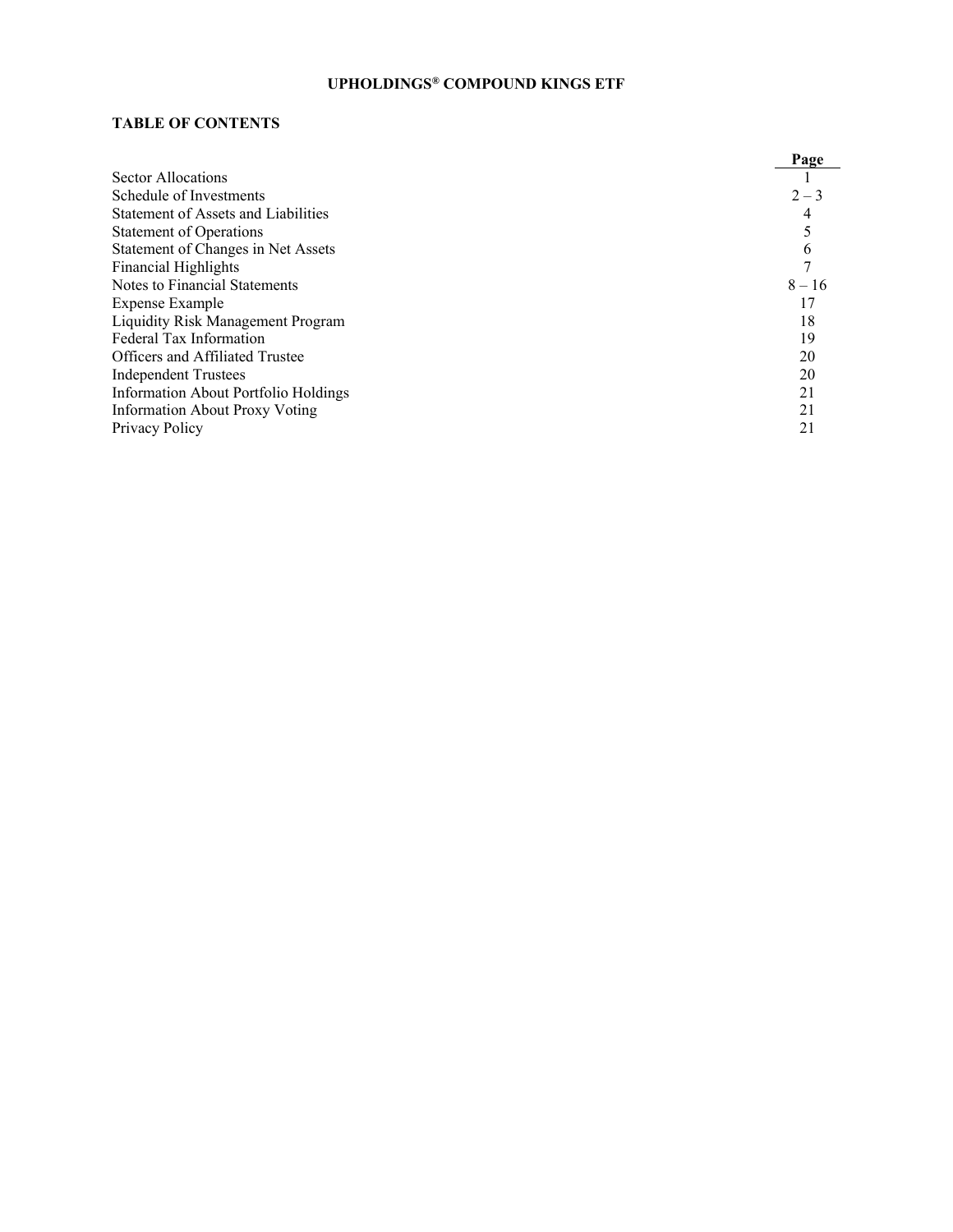#### **Tabular Presentation of Schedule of Investments As of March 31, 2022 (Unaudited) UPHOLDINGS® Compound Kings ETF**

<span id="page-2-0"></span>

|                                                                          | % Net                 |
|--------------------------------------------------------------------------|-----------------------|
| Sector <sup>1</sup>                                                      | <b>Assets</b>         |
| Information                                                              | $42.1\%$ <sup>2</sup> |
| Administrative and Support and Waste Management and Remediation Services | 20.7%                 |
| Retail Trade                                                             | 13.3%                 |
| Manufacturing                                                            | 13.0%                 |
| Professional, Scientific, and Technical Services                         | $5.7\%$               |
| Real Estate and Rental and Leasing                                       | $3.4\%$               |
| Finance and Insurance                                                    | $1.5\%$               |
| Other <sup>3</sup>                                                       | $0.3\%$               |
| Total                                                                    | 100.0%                |

1. Sector designations may be different than the sector designations presented in other Fund materials. The sector designations may represent the investment adviser's internal sector classifications.

2. For purposes of the Fund's compliance with its concentration limits, the Fund uses various sub-classifications and none of the Fund's holdings in the sub-classifications exceed 25% of the Fund's total assets.

3. Cash, cash equivalents, short-term investments and other assets less liabilities.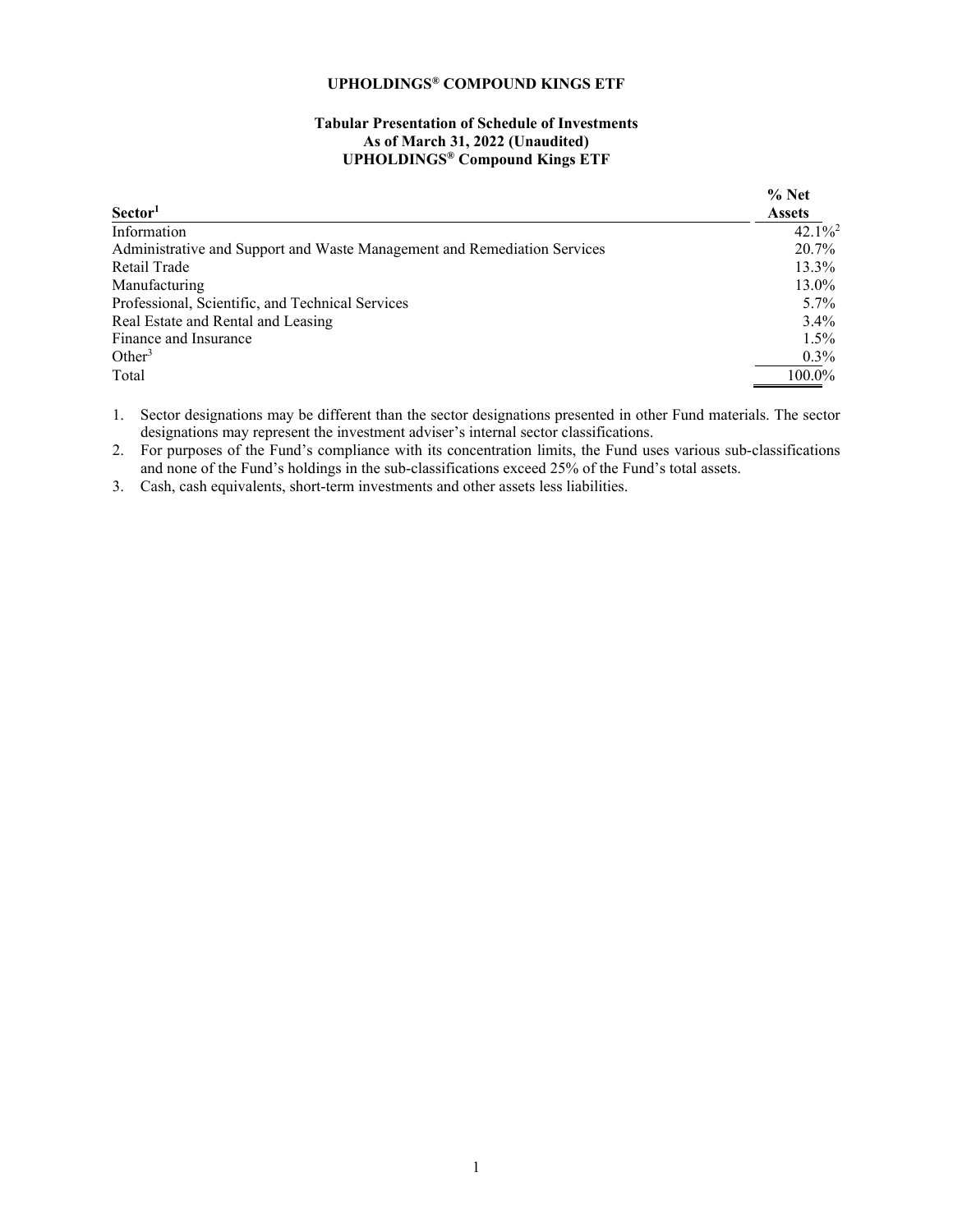#### **Upholdings® Compound Kings ETF**

### **Schedule of Investments**

#### **March 31, 2022 (Unaudited)**

<span id="page-3-0"></span>

| <b>Shares</b>                                                                            | Value         |
|------------------------------------------------------------------------------------------|---------------|
| <b>COMMON STOCKS - 99.7%</b>                                                             |               |
| <b>Activities Related to Credit Intermediation - 8.7%</b>                                |               |
| 1,153 Mastercard, Inc.                                                                   | S.<br>412,059 |
| 1,979 Visa, Inc.                                                                         | 438,883       |
|                                                                                          | 850,942       |
| <b>Communications Equipment Manufacturing - 1.8%</b>                                     |               |
| 997 Apple, Inc.                                                                          | 174,086       |
|                                                                                          |               |
| <b>Computer Systems Design and Related Services - 5.8%</b><br>1,004 ServiceNow, Inc. (a) | 559,118       |
|                                                                                          |               |
| Data Processing, Hosting, and Related Services - 6.3%                                    |               |
| 15,019 Dropbox, Inc. (a)                                                                 | 349,192       |
| 92 MSCI, Inc.                                                                            | 46,265        |
| 1,906 PayPal Holdings, Inc. (a)                                                          | 220,429       |
|                                                                                          | 615,886       |
| <b>Electronic Shopping and Mail-Order Houses - 13.9%</b>                                 |               |
| 549 Alibaba Group Holding Ltd. ADR (a)(b)                                                | 59,731        |
| 294 Amazon.com, Inc. (a)                                                                 | 958,425       |
| 2,677 Etsy, Inc. (a)                                                                     | 332,698       |
|                                                                                          | 1,350,854     |
| <b>Financial Transactions Processing, Reserve, and Clearinghouse Activities - 2.9%</b>   |               |
| 8,958 Dlocal Ltd. ADR (a)(b)                                                             | 280,027       |
| Information Services - 36.0% (c)                                                         |               |
| 353 Alphabet, Inc. (a)                                                                   | 981,817       |
| 5,259 Meta Platforms, Inc. (a)                                                           | 1,169,391     |
| 887 Netflix, Inc. (a)                                                                    | 332,261       |
| 12,715 Pinterest, Inc. (a)                                                               | 312,916       |
| 2,224 Spotify Technology S.A. ADR (a)(b)                                                 | 335,868       |
| 8,029 Tencent Holdings Ltd. ADR (b)                                                      | 372,706       |
|                                                                                          | 3,504,959     |
| <b>Insurance Carriers - 1.5%</b>                                                         |               |
| 419 Berkshire Hathaway, Inc. (a)                                                         | 147,869       |
|                                                                                          |               |
| <b>Medical Equipment and Supplies Manufacturing - 1.2%</b>                               |               |
| 261 Align Technology, Inc. (a)                                                           | 113,796       |
| <b>Securities and Commodity Exchanges - 1.5%</b>                                         |               |
| 763 Coinbase Global, Inc. (a)                                                            | 144,863       |
| <b>Software Publishers - 18.3%</b>                                                       |               |
| 36,845 Adyen N.V. ADR (a)(b)                                                             | 728,426       |
| $2,186$ Datadog, Inc. (a)                                                                | 331,114       |
| 998 Microsoft Corp.                                                                      | 307,693       |
| 8,837 Roblox Corp. (a)                                                                   | 408,623       |
|                                                                                          |               |
|                                                                                          | 1,775,856     |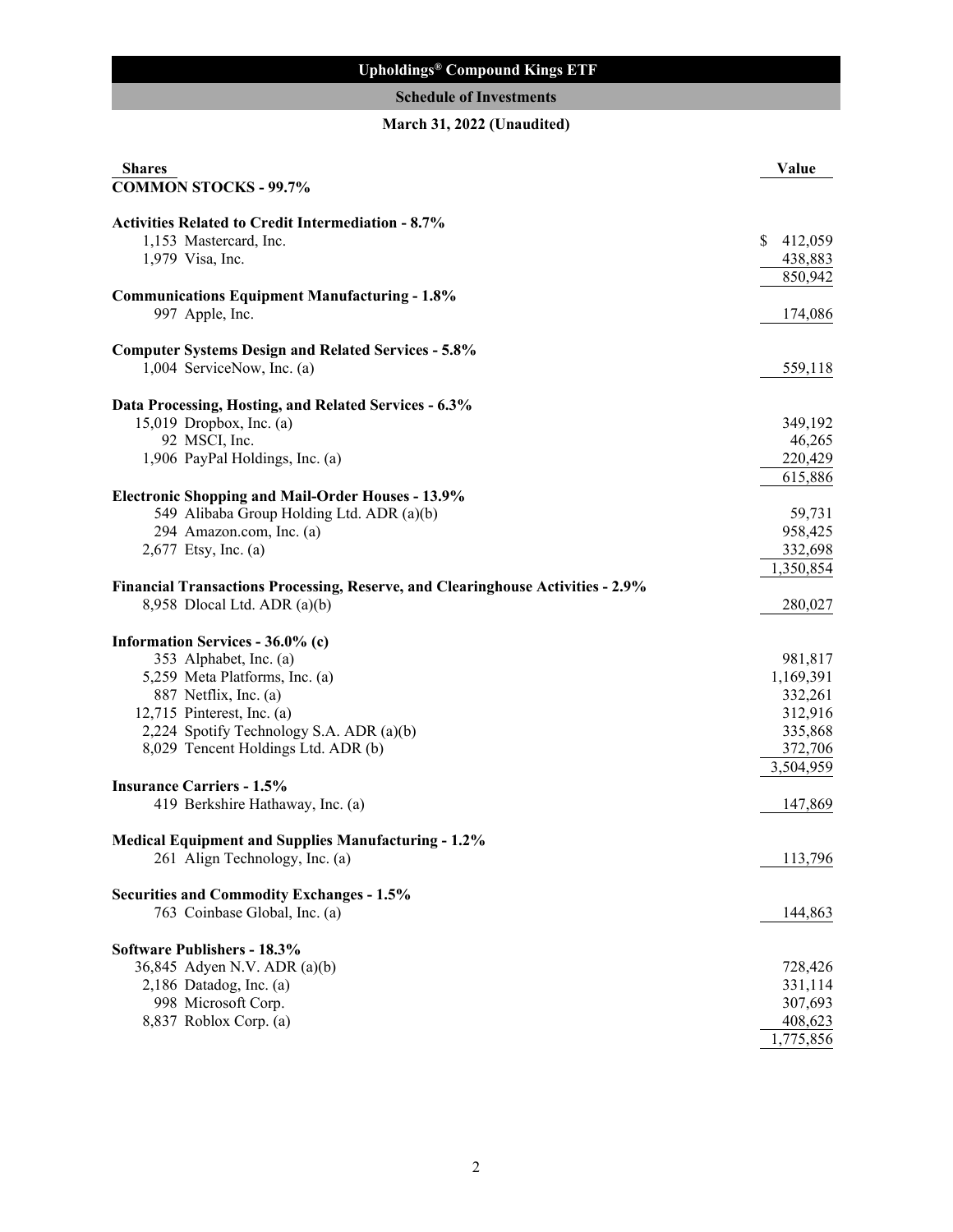#### **Upholdings® Compound Kings ETF**

#### **Schedule of Investments (Continued)**

#### **March 31, 2022 (Unaudited)**

| <b>Shares</b>                                             | Value       |
|-----------------------------------------------------------|-------------|
| <b>Travel Arrangement and Reservation Services - 1.8%</b> |             |
| $1,006$ Airbnb, Inc. (a)                                  | 172.791     |
| TOTAL COMMON STOCKS (Cost \$10,798,364)                   | 9,691,047   |
| TOTAL INVESTMENTS (Cost \$10,798,364) - 99.7%             | 9,691,047   |
| Other Assets in Excess of Liabilities - 0.3%              | 31,968      |
| TOTAL NET ASSETS - 100.0%                                 | \$9,723,015 |

Percentages are stated as a percent of net assets.

ADR - American Depository Receipt

- (a) Non-Income producing security.
- (b) Foreign Issued Security.
- (c) For purposes of the Fund's compliance with its concentration limits, the Fund uses various subclassifications and none of the Fund's holdings in the sub-classifications exceed 25% of the Fund's total assets.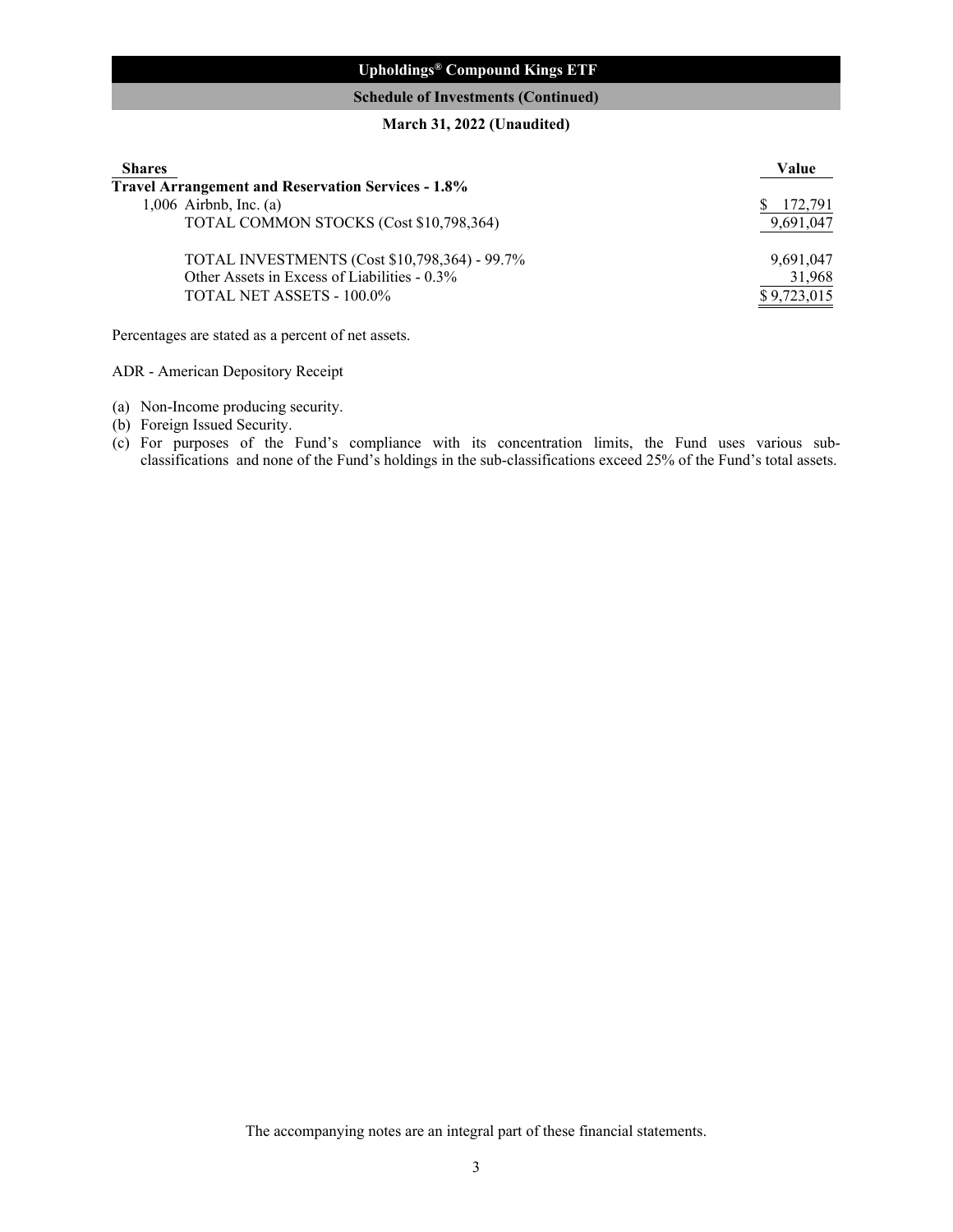#### <span id="page-5-0"></span>**STATEMENT OF ASSETS AND LIABILITIES March 31, 2022 (Unaudited)**

|                                                                                       |    | <b>UPHOLDINGS®</b><br>Compound<br><b>Kings ETF</b> |  |  |  |
|---------------------------------------------------------------------------------------|----|----------------------------------------------------|--|--|--|
| Assets:                                                                               |    |                                                    |  |  |  |
| Investments, at value                                                                 | \$ | 9,691,047                                          |  |  |  |
| Receivable for return of capital                                                      |    | 21,275                                             |  |  |  |
| Cash                                                                                  |    | 15,412                                             |  |  |  |
| Securities lending income receivable (Note 4)                                         |    | 79                                                 |  |  |  |
| Total assets                                                                          |    | 9,727,813                                          |  |  |  |
| <b>Liabilities:</b>                                                                   |    |                                                    |  |  |  |
| Accrued investment advisory fees                                                      |    | 4,798                                              |  |  |  |
| Total liabilities                                                                     |    | 4,798                                              |  |  |  |
| <b>Net Assets</b>                                                                     |    | 9,723,015                                          |  |  |  |
| <b>Net Assets Consist of:</b>                                                         |    |                                                    |  |  |  |
| Capital stock                                                                         | \$ | 11,173,592                                         |  |  |  |
| Total distributable earnings (accumulated deficit)                                    |    | (1,450,577)                                        |  |  |  |
| Net Assets:                                                                           |    | 9,723,015                                          |  |  |  |
| <b>Calculation of Net Asset Value Per Share:</b>                                      |    |                                                    |  |  |  |
| <b>Net Assets</b>                                                                     | \$ | 9,723,015                                          |  |  |  |
| Shares Outstanding (unlimited shares of beneficial interest authorized, no par value) |    | 430,000                                            |  |  |  |
| Net Asset Value per Share                                                             |    | 22.61                                              |  |  |  |
| Cost of Investments                                                                   |    | 10,798,364                                         |  |  |  |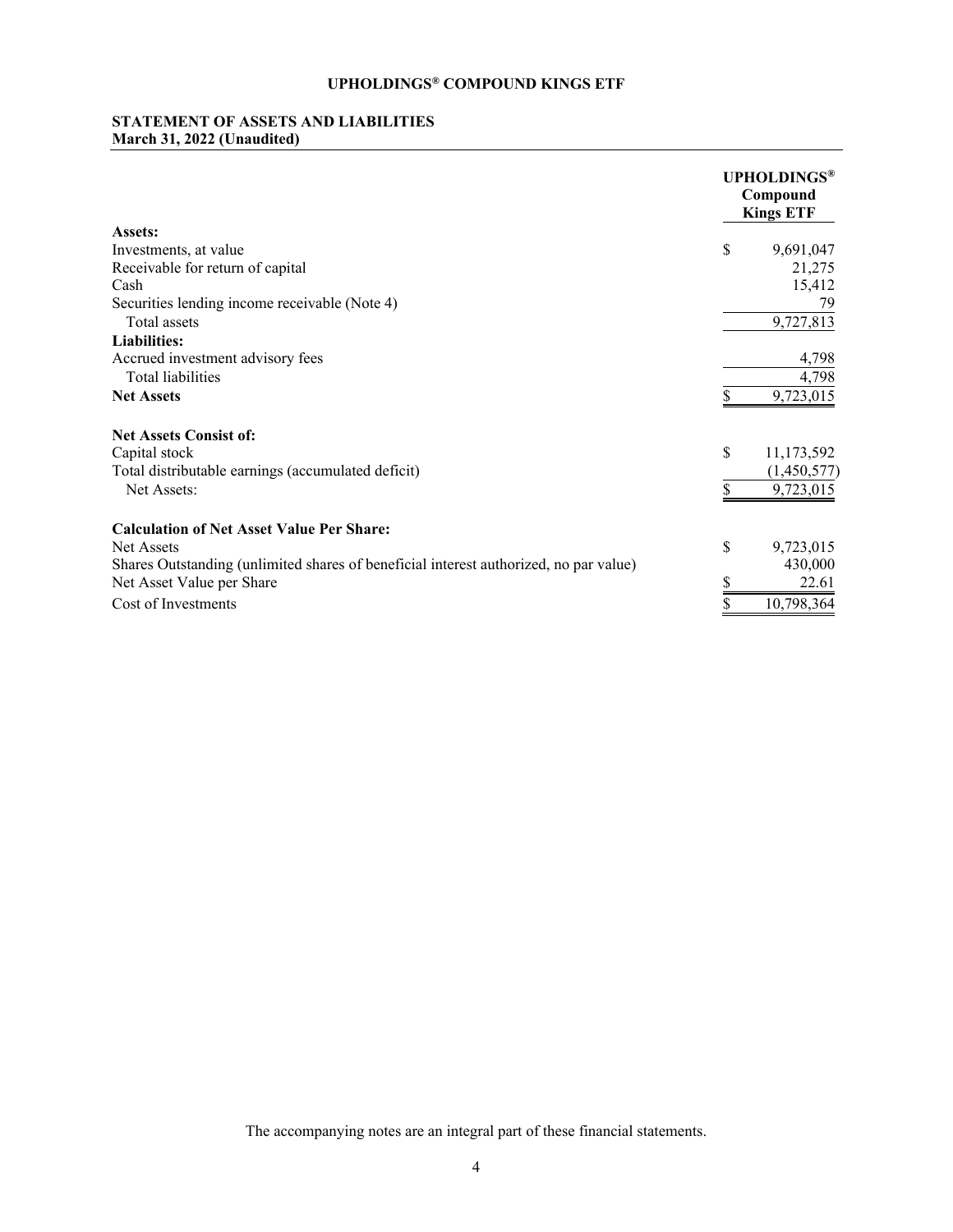#### <span id="page-6-0"></span>**STATEMENT OF OPERATIONS For the Six Months Ended March 31, 2022 (Unaudited)**

|                                                      | <b>UPHOLDINGS®</b><br>Compound<br><b>Kings ETF</b> |
|------------------------------------------------------|----------------------------------------------------|
| <b>Investment Income:</b>                            |                                                    |
| Dividend income                                      | \$<br>6,823                                        |
| Securities lending income                            | 116                                                |
| Interest income                                      | 18                                                 |
| Total investment income                              | 6,957                                              |
| <b>Expenses:</b>                                     |                                                    |
| Investment advisory fees                             | 32,710                                             |
| Total expenses                                       | 32,710                                             |
| Net investment income                                | (25,753)                                           |
| <b>Realized and Unrealized Loss on Investments:</b>  |                                                    |
| Net realized loss on:                                |                                                    |
| Investments                                          | (984, 697)                                         |
|                                                      | (984, 697)                                         |
| Net change in unrealized depreciation on:            |                                                    |
| Investments                                          | (911, 278)                                         |
|                                                      | (911, 278)                                         |
| Net realized and unrealized loss on investments:     | (1,895,975)                                        |
| Net decrease in net assets resulting from operations | \$<br>(1, 921, 728)                                |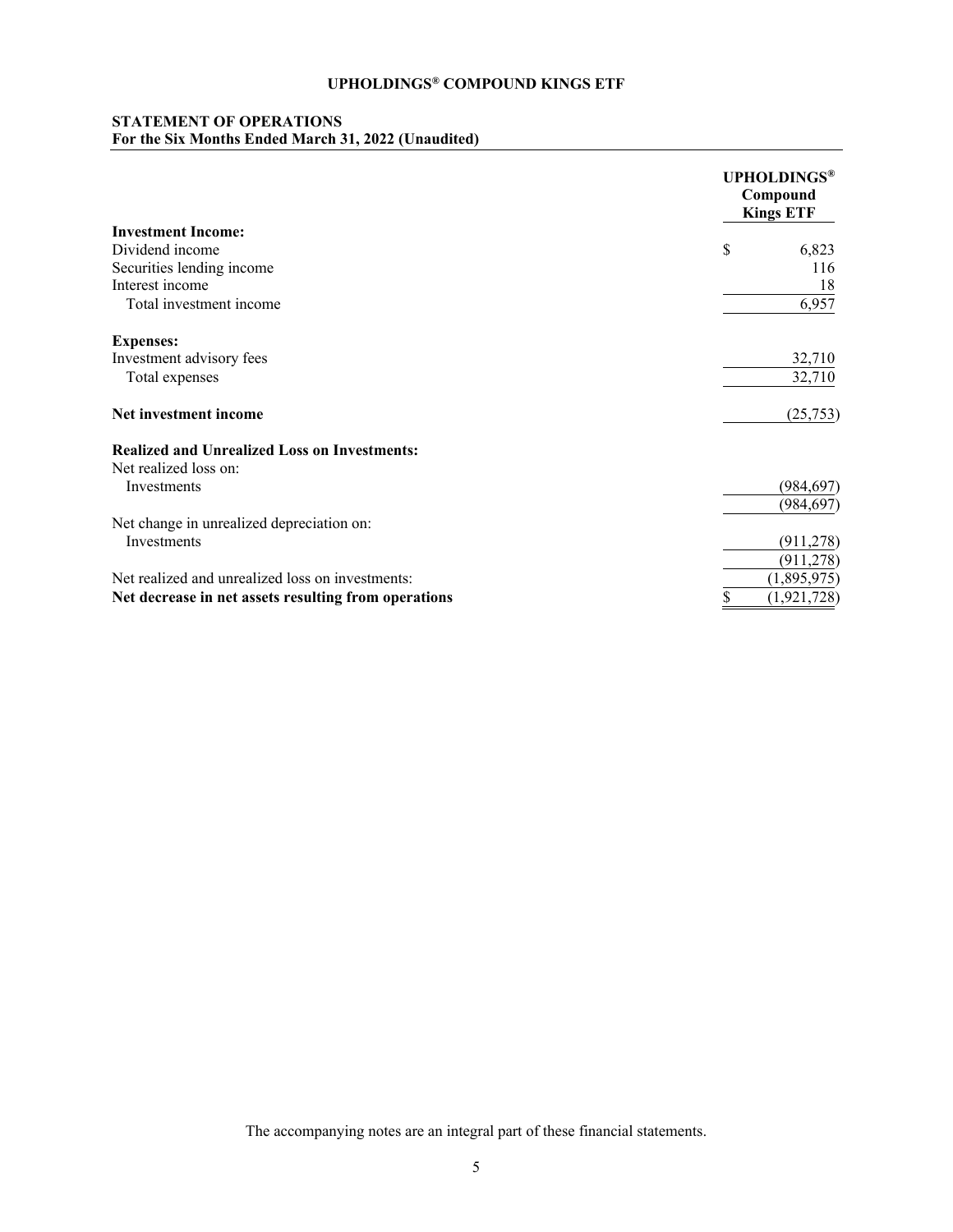#### <span id="page-7-0"></span>**STATEMENT OF CHANGES IN NET ASSETS**

|                                                                          |    |                                                                                  | <b>UPHOLDINGS®</b><br><b>Compound Kings ETF</b>                 |
|--------------------------------------------------------------------------|----|----------------------------------------------------------------------------------|-----------------------------------------------------------------|
|                                                                          |    | For the<br><b>Six Months</b><br><b>Ended</b><br>March 31,<br>2022<br>(Unaudited) | For the<br><b>Period Ended</b><br>September 30,<br>$2021^{(1)}$ |
| Increase (decrease) in Net Assets from:                                  |    |                                                                                  |                                                                 |
| <b>Operations:</b>                                                       |    |                                                                                  |                                                                 |
| Net investment income                                                    | \$ | $(25,753)$ \$                                                                    | 19,794                                                          |
| Net realized gain (loss) on investments                                  |    | (984, 697)                                                                       | 487,647                                                         |
| Net change in unrealized depreciation on investments                     |    | (911, 278)                                                                       | (348, 468)                                                      |
| Net increase (decrease) in net assets resulting from operations          |    | (1,921,728)                                                                      | 158,973                                                         |
| <b>Distributions to Shareholders:</b>                                    |    |                                                                                  |                                                                 |
| Net investment income                                                    |    |                                                                                  | (19,792)                                                        |
| Return of capital                                                        |    |                                                                                  | (6,980)                                                         |
| Total distributions                                                      |    |                                                                                  | (26, 772)                                                       |
| <b>Capital Share Transactions:</b>                                       |    |                                                                                  |                                                                 |
| Proceeds from shares sold                                                |    | 1,777,768                                                                        | 16,271,173                                                      |
| Payments for shares redeemed                                             |    | (803, 541)                                                                       | (5,732,858)                                                     |
| Net increase in net assets from net change in capital share transactions |    | 974,227                                                                          | 10,538,315                                                      |
| Total increase (decrease) in net assets                                  |    | (947, 501)                                                                       | 10,670,516                                                      |
| <b>Net Assets:</b>                                                       |    |                                                                                  |                                                                 |
| Beginning of period                                                      |    | 10,670,516                                                                       |                                                                 |
| End of period                                                            | \$ | 9,723,015 \$                                                                     | 10,670,516                                                      |
| <b>Changes in Shares Outstanding</b>                                     |    |                                                                                  |                                                                 |
| Shares outstanding, beginning of period                                  |    | 400,000                                                                          |                                                                 |
| Shares sold                                                              |    | 60,000                                                                           | 610,000                                                         |
| Shares repurchased                                                       |    | (30,000)                                                                         | (210,000)                                                       |
| Shares outstanding, end of period                                        |    | 430,000                                                                          | 400,000                                                         |
|                                                                          |    |                                                                                  |                                                                 |

(1) Fund converted to an ETF on December 30, 2020.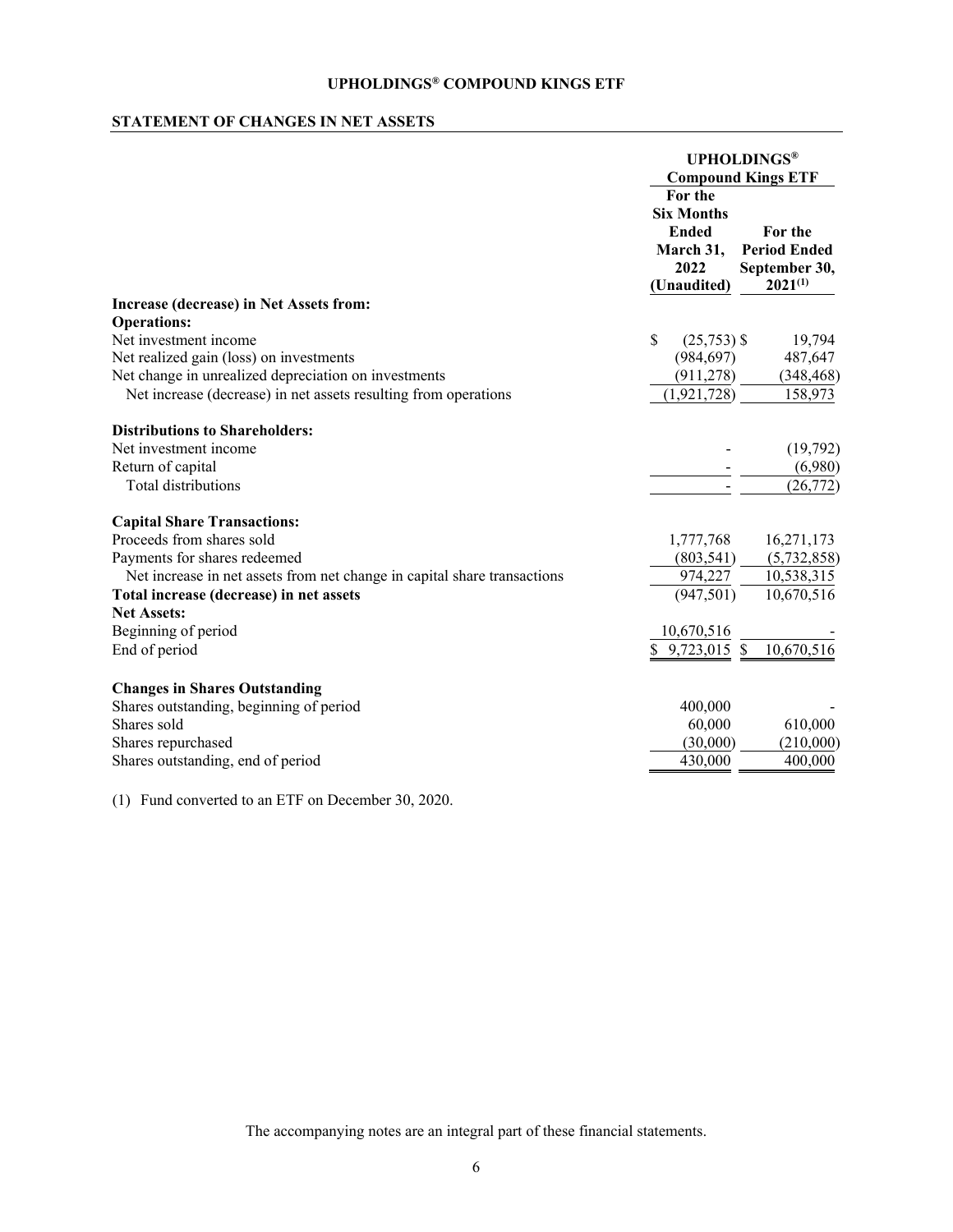#### **FINANCIAL HIGHLIGHTS For the Period Ended March 31, 2022 (Unaudited)**

|                                                                                                                                                    |                                                      |                                 | Net<br>Realized                                                                        | <b>Net</b><br>Increase<br>(Decrease) |                                                                                 |                      |                                                                                                     |                                  |                                              |                                           |                      |                                                                |                                        |
|----------------------------------------------------------------------------------------------------------------------------------------------------|------------------------------------------------------|---------------------------------|----------------------------------------------------------------------------------------|--------------------------------------|---------------------------------------------------------------------------------|----------------------|-----------------------------------------------------------------------------------------------------|----------------------------------|----------------------------------------------|-------------------------------------------|----------------------|----------------------------------------------------------------|----------------------------------------|
|                                                                                                                                                    | <b>Net Asset</b><br>Value.<br>Beginning<br>of Period | Net<br>Income<br>$(Loss)^{(1)}$ | and<br><b>Investment Gains (Loss) Resulting</b><br>on<br><b>Investments Operations</b> | in Net<br>from                       | <b>Unrealized Asset Value Distributions</b><br>from Net<br>Investment<br>Income | Return of<br>Capital | Total<br>Distribution Distributions Period Return <sup>(2)</sup> (000's) Expenses <sup>(3)(4)</sup> | Net<br>Asset<br>Value.<br>End of | Total                                        | <b>Net</b><br>Assets,<br>End of<br>Period | <b>Net</b>           | <b>Net</b><br>Investment Portfolio<br>Income<br>$(Loss)^{(3)}$ | <b>Turnover</b><br>Rate <sup>(5)</sup> |
| <b>UPHOLDINGS<sup>®</sup></b> Compound Kings ETF<br>Six Months Ended March 31, 2022 (Unaudited)<br>December 30, $2020^{(6)}$ to September 30, 2021 | \$26.68<br>\$24.96                                   | (0.06)<br>0.05                  | (4.01)<br>1.73                                                                         | (4.07)<br>1.78                       | (0.04)                                                                          | (0.02)               | (0.06)                                                                                              |                                  | $$22.61$ (15.24%) \$9,723<br>$$26.68$ 7.11\% | \$10.671                                  | $0.60\%$<br>$0.60\%$ | $(0.47\%)$<br>0.25%                                            | 36%<br>34%                             |

(1) Net investment income per share represents net investment income divided by the daily average shares of beneficial interest outstanding throughout the period.

<span id="page-8-0"></span>(2) All returns reflect reinvested dividends, if any, but do not reflect the impact of taxes. Total return for a period of less than one year is not annualized.

(3) For periods of less than one year, these ratios are annualized.

(4) Net expenses include effects of any reimbursement or recoupment.

 $(5)$  Portfolio turnover is not annualized and is calculated without regard to short-term securities having a maturity of less than one year.<br> $(6)$  Conversion date.

Conversion date.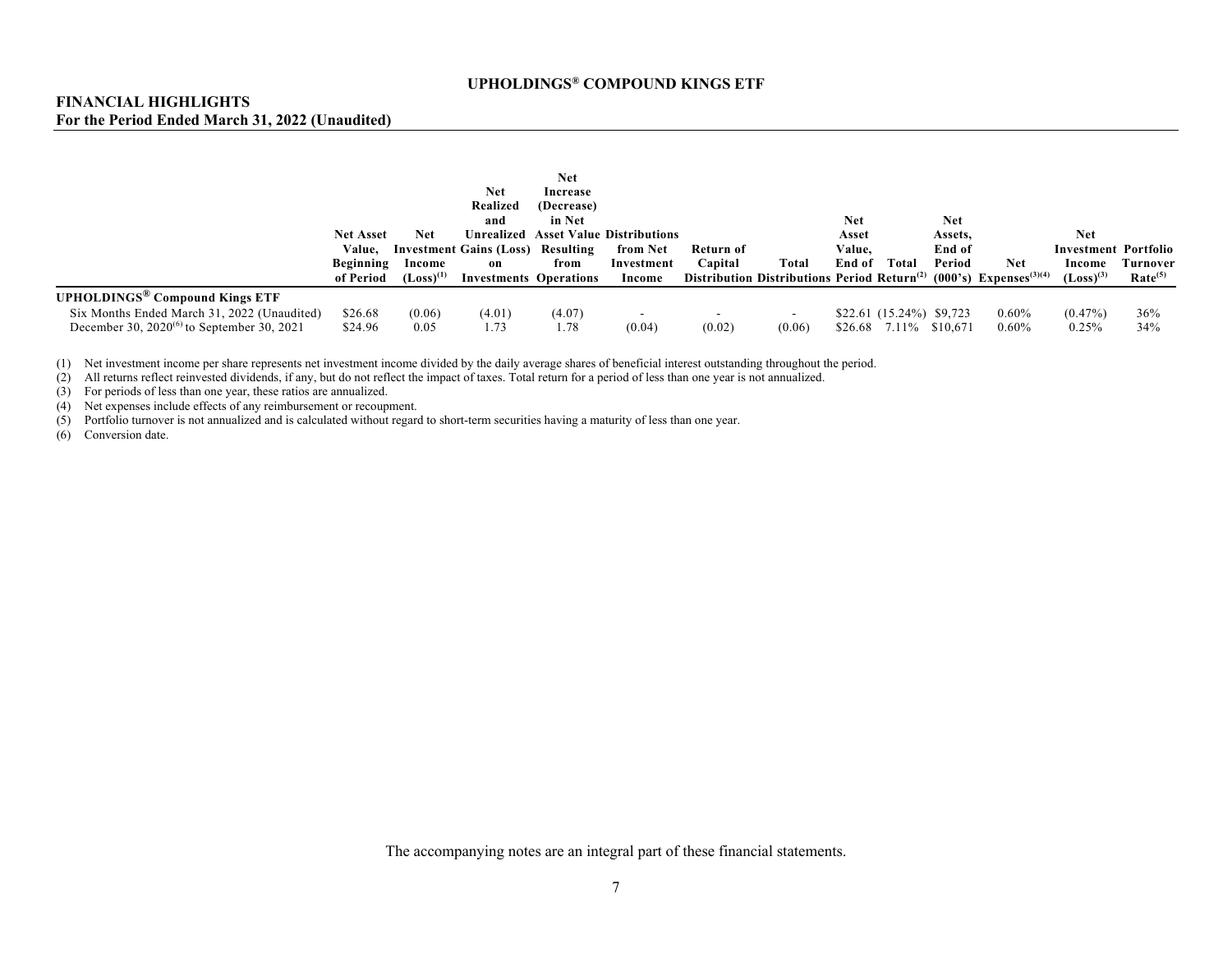#### <span id="page-9-0"></span>**NOTES TO THE FINANCIAL STATEMENTS MARCH 31, 2022 (UNAUDITED)**

#### **NOTE 1 – ORGANIZATION**

UPHOLDINGS**®** Compound Kings ETF (the "Fund") is a series of the Alpha Architect ETF Trust (the "Trust"), which was organized as a Delaware statutory trust on October 11, 2013. The Trust is registered with the Securities and Exchange Commission ("SEC") under the Investment Company Act of 1940, as amended (the "1940 Act"), as an open-end management investment company and the offering of the Fund's shares ("Shares") is registered under the Securities Act of 1933, as amended (the "Securities Act"). The Fund converted from a private fund to an exchangetraded fund (ETF) on December 30, 2020. The Fund is considered non-diversified under the 1940 Act. Non-diversified funds generally hold securities of fewer issuers than diversified funds and may be more susceptible to the risks associated with these particular issuers, or to a single economic, political or regulatory occurrence affecting these issuers. The Fund qualifies as an investment company as defined in the Financial Accounting Standards Codification Topic 946-Financial Services - Investment Companies. The Fund's investment objective is to seek to provide longterm capital growth.

As noted above, the Fund is the successor to the Flagship Fund, a series of Upholdings Funds LLC (the "Predecessor Fund"), which had the same investment objective as the Fund. Upholdings Group, LLC (the "Sub-Adviser"), the subadviser to the Fund, was the adviser to the Predecessor Fund. Effective as of prior to the open of business on December 30, 2020, the assets and liabilities of the Predecessor Fund were transferred to the Fund in exchange for shares of the Fund. For financial reporting purposes, assets received and shares issued by the Fund were recorded at fair value; however, for tax purposes the cost basis of the investments received from the Predecessor Fund was carried forward to align ongoing reporting of the Fund's realized and unrealized gains and losses with amounts distributable to shareholders for tax purposes. Costs incurred by the Fund in connection with the reorganization were paid by the Sub-Adviser. The fiscal year end of the Predecessor Fund and the Fund is September 30. Operations prior to December 30, 2020 were for the Predecessor Fund. As of December 30, 2020, the net assets of the Predecessor Fund were \$2,495,927, including \$1,014,770 of net unrealized appreciation from a tax basis, all of which were transferred into the Fund at the closing of the reorganization. The transfer of net assets resulted in the creation of 100,000 shares of the Fund and an initial NAV per share of \$24.96 at the closing of the reorganization.

The primary purpose of the reorganization into the Trust was to provide shareholders the benefit of a more stable, and highly regulated investment vehicle as well as the attendant benefits of tax efficiency.

The Fund generally invests in securities that Upholdings Group LLC (the "Sub-Adviser") believes have the potential to compound at a higher rate than the S&P 500 Index over multi-year periods. In most cases, the Sub-Adviser identifies companies that have been reinvesting their own cash flow at above average rates of return. If, based on the Sub-Adviser's analysis, the shares of a particular company are trading at a fair level compared to the Sub-Adviser's estimate of the company's intrinsic value, the Sub-Adviser will generally recommend that the Fund purchase that company's shares.

Shares of the Fund are listed and traded on Cboe BZX Exchange, Inc. ("Cboe"). Market prices for the shares may be different from their net asset value ("NAV"). The Fund issues and redeems shares on a continuous basis at NAV only in blocks of 10,000 shares, called "Creation Units." Creation Units are issued and redeemed principally in-kind for securities included in a specified universe. Once created, shares generally trade in the secondary market at market prices that change throughout the day in share amounts less than a Creation Unit. Except when aggregated in Creation Units, shares are not redeemable securities of the Fund. Shares of the Fund may only be purchased or redeemed by certain financial institutions ("Authorized Participants"). An Authorized Participant is either (i) a broker-dealer or other participant in the clearing process through the Continuous Net Settlement System of the National Securities Clearing Corporation or (ii) a DTC participant and, in each case, must have executed a Participant Agreement with the Distributor. Most retail investors do not qualify as Authorized Participants nor have the resources to buy and sell whole Creation Units. Therefore, they are unable to purchase or redeem the shares directly from the Fund. Rather, most retail investors may purchase shares in the secondary market with the assistance of a broker and are subject to customary brokerage commissions or fees.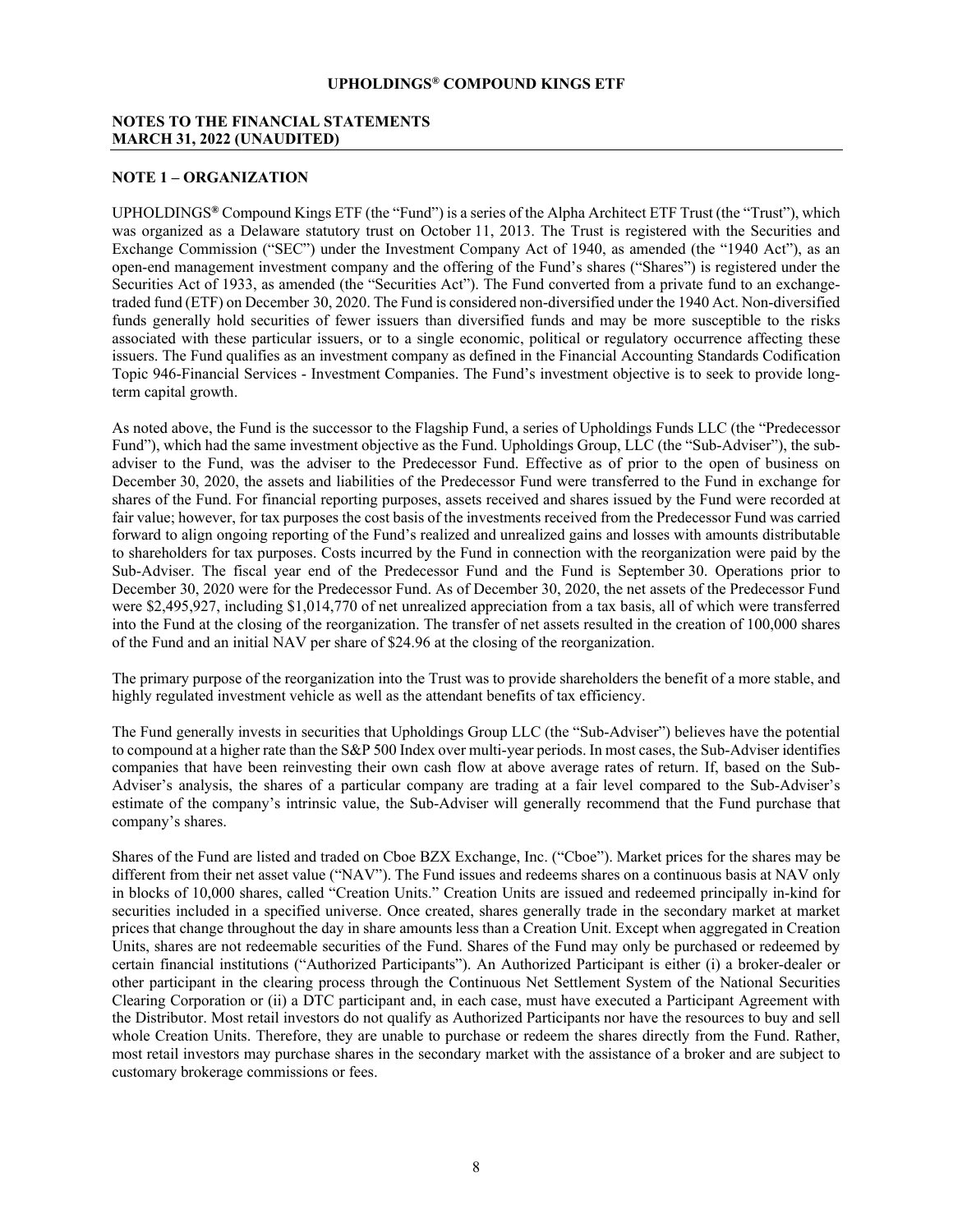#### **NOTES TO THE FINANCIAL STATEMENTS (CONTINUED) MARCH 31, 2022 (UNAUDITED)**

Authorized Participants may be required to pay a transaction fee to compensate the Trust or its custodian for costs incurred in connection with creation and redemption transactions. The standard transaction fee, which is payable to the Trust's custodian, typically applies to in-kind purchases of the Fund effected through the clearing process on any business day, regardless of the number of Creation Units purchased or redeemed that day ("Standard Transaction Fees"). Variable fees are imposed to compensate the Fund for the transaction costs associated with the cash transactions fees. Certain fund deposits consisting of cash-in-lieu or cash value may be subject to a variable charge ("Variable Transaction Fees"), which is payable to the Fund, of up to 2.00% of the value of the order in addition to the Standard Transaction Fees. Variable Transaction Fees received by the Fund, if any, are displayed in the Capital Share Transactions sections of the Statements of Changes in Net Assets.

Because, among other things, the Fund imposes transaction fees on purchases and redemptions of Shares to cover the custodial and other costs incurred by the Fund in effecting trades, the Board determined that it is not necessary to adopt policies and procedures to detect and deter market timing of the Fund's Shares.

#### **NOTE 2 – SIGNIFICANT ACCOUNTING POLICIES**

The following is a summary of significant accounting policies consistently followed by the Fund. These policies are in conformity with accounting principles generally accepted in the United States of America ("GAAP").

A. *Security Valuation*. Equity securities that are traded on a national securities exchange, except those listed on the NASDAQ Global Market® ("NASDAQ") are valued at the last reported sale price on the exchange on which the security is principally traded. Securities traded on NASDAQ will be valued at the NASDAQ Official Closing Price ("NOCP"). If, on a particular day, an exchange-traded or NASDAQ security does not trade, then the most recent quoted bid for exchange-traded or the mean between the most recent quoted bid and ask price for NASDAQ securities will be used. Equity securities that are not traded on a listed exchange are generally valued at the last sale price in the over-the-counter market. If a non-exchange traded security does not trade on a particular day, then the mean between the last quoted closing bid and asked price will be used. Prices denominated in foreign currencies are converted to U.S. dollar equivalents at the current exchange rate, which approximates fair value. Redeemable securities issued by open-end investment companies are valued at the investment company's applicable net asset value, with the exception of exchange-traded open-end investment companies which are priced as equity securities.

Securities for which quotations are not readily available are valued by a committee established by the Trust's Board of Trustees (the "Board") in accordance with procedures established by the Board. This "fair valuation" process is designed to value the subject security at the price the Trust would reasonably expect to receive upon its current sale. When a security is "fair valued," consideration is given to the facts and circumstances relevant to the particular situation, including a review of various factors set forth in the pricing procedures adopted by the Board. The use of "fair value" pricing by the Fund may cause the net asset value of its shares to differ significantly from the net asset value that would be calculated without regard to such considerations. As of March 31, 2022, the Fund did not hold any securities valued by an investment committee.

As described above, the Fund may use various methods to measure the fair value of their investments on a recurring basis. GAAP establishes a hierarchy that prioritizes inputs to valuation methods. The three levels of inputs are:

Level 1 – Unadjusted quoted prices in active markets for identical assets or liabilities that the Fund has the ability to access.

Level 2 – Observable inputs other than quoted prices included in Level 1 that are observable for the asset or liability, either directly or indirectly. These inputs may include quoted prices for the identical instrument on an inactive market, prices for similar instruments, interest rates, prepayment speeds, credit risk, yield curves, default rates and similar data.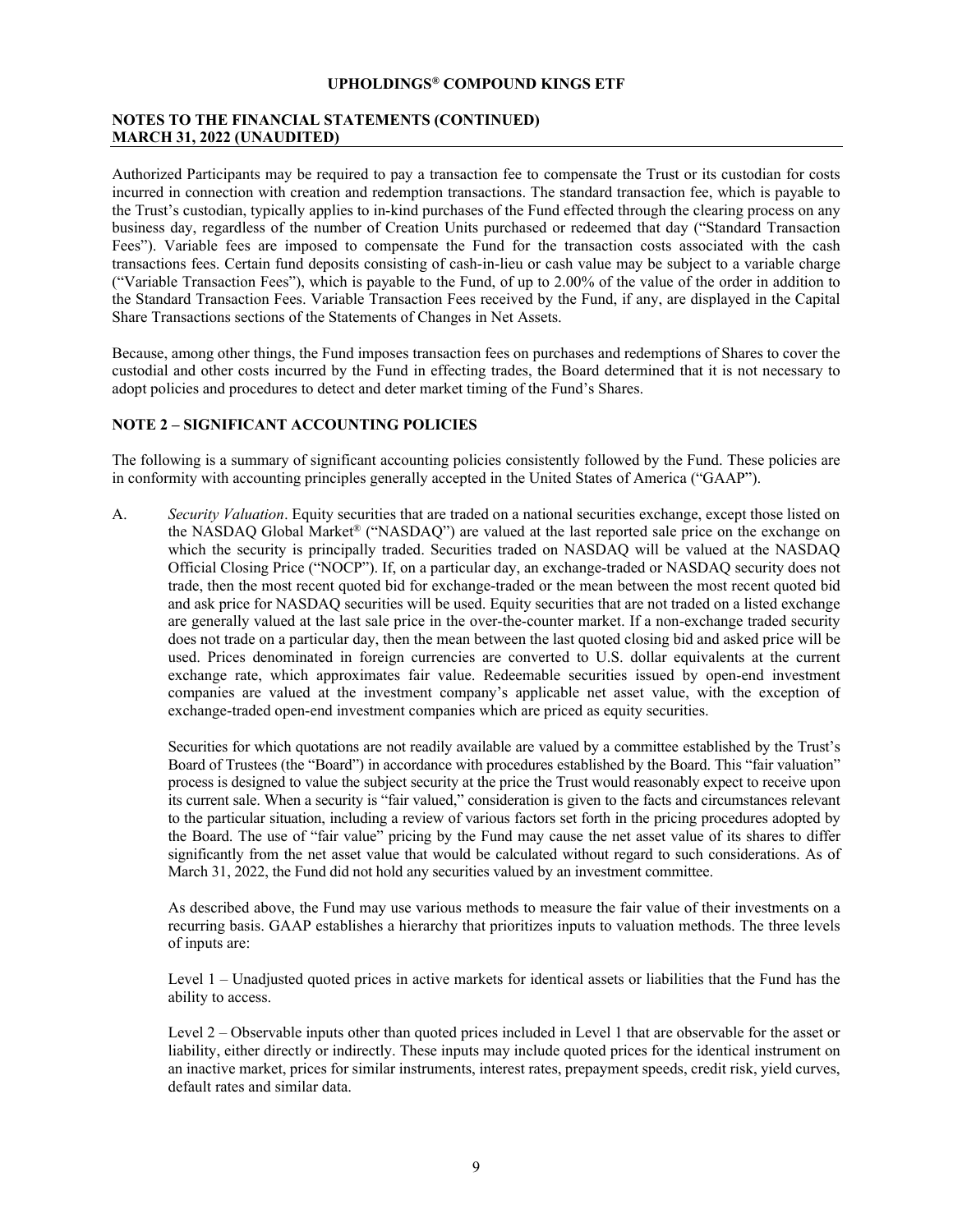#### **NOTES TO THE FINANCIAL STATEMENTS (CONTINUED) MARCH 31, 2022 (UNAUDITED)**

Level 3 – Unobservable inputs for the asset or liability, to the extent relevant observable inputs are not available; representing the Fund's own assumptions about the assumptions a market participant would use in valuing the asset or liability and would be based on the best information available.

The availability of observable inputs can vary from security to security and is affected by a wide variety of factors, including, for example, the type of security, whether the security is new and not yet established in the marketplace, the liquidity of markets, and other characteristics particular to the security. To the extent that valuation is based on models or inputs that are less observable or unobservable in the market, the determination of fair value requires more judgment. Accordingly, the degree of judgment exercised in determining fair value is greatest for instruments categorized in Level 3.

The inputs used to measure fair value may fall into different levels of the fair value hierarchy. In such cases, for disclosure purposes, the level in the fair value hierarchy within which the fair value measurement falls in its entirety, is determined based on the lowest level input that is significant to the fair value measurement in its entirety.

The following is a summary of the fair value classification of the Fund's investments as of March 31, 2022:

| <b>DESCRIPTION</b>                               | LEVEL 1     |          | LEVEL 2 LEVEL 3 | TOTAL           |
|--------------------------------------------------|-------------|----------|-----------------|-----------------|
| <b>UPHOLDINGS<sup>®</sup> Compound Kings ETF</b> |             |          |                 |                 |
| Assets*                                          |             |          |                 |                 |
| Common Stocks                                    | \$9,691,047 | $\sim$   |                 | $-$ \$9.691,047 |
| <b>Total Investments in Securities</b>           | \$9,691,047 | $\equiv$ |                 | $-$ \$9,691,047 |

\* For further detail on each asset class, see the Schedule of Investments

During the fiscal period ended March 31, 2022, there were transfers between Levels 1 and 3. Transfers from Level 1 to Level 3 occurred because quoted prices were unavailable for the securities. Below is a reconciliation that details the activity of securities classified as Level 3 during the period ended March 31, 2022.

|                                                  | <b>UPHOLDINGS®</b><br>Compound<br><b>Kings ETF</b><br><b>Rights</b> |  |  |
|--------------------------------------------------|---------------------------------------------------------------------|--|--|
| Value, Beginning of Period                       | 16,272<br>S                                                         |  |  |
| Purchases                                        |                                                                     |  |  |
| Proceeds from Sales                              | (5,284)                                                             |  |  |
| Net Realized Gains (Losses)                      |                                                                     |  |  |
| Return of Capital                                |                                                                     |  |  |
| Change in Unrealized Appreciation (Depreciation) | (10,988)                                                            |  |  |
| Transfers In/(Out) of Level 3                    |                                                                     |  |  |
| Value, End of Period                             |                                                                     |  |  |

B. *Risks.* Markets may perform poorly and the returns from the securities in which the Fund invests may underperform returns from the general securities markets. Securities markets may experience periods of high volatility and reduced liquidity in response to governmental actions or intervention, economic or market developments, or other external factors. The value of a company's securities may rise or fall in response to company, market, economic or other news.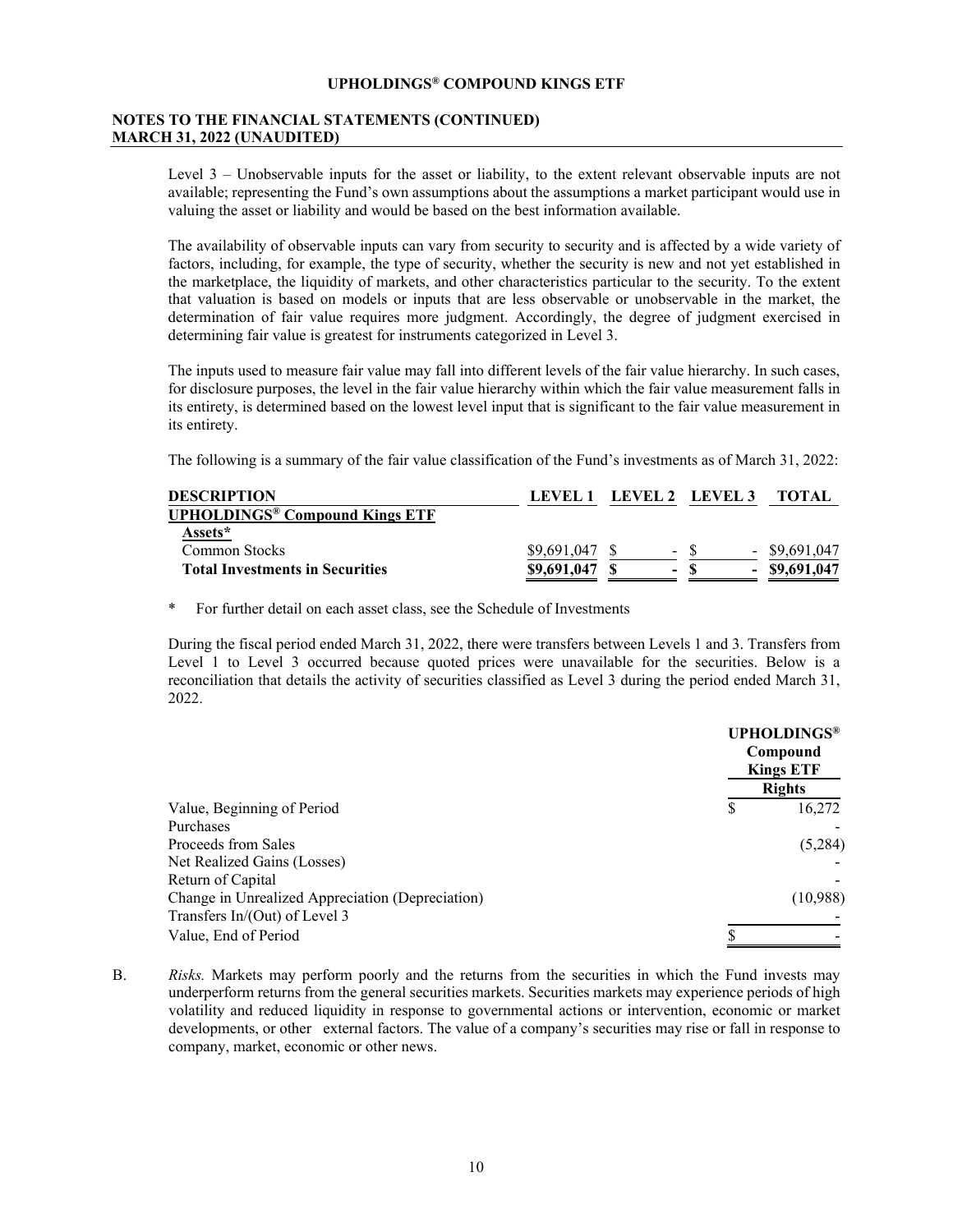#### **NOTES TO THE FINANCIAL STATEMENTS (CONTINUED) MARCH 31, 2022 (UNAUDITED)**

Foreign securities may underperform U.S. securities and may be more volatile than U.S. securities. Risks relating to investments in foreign securities (including, but not limited to, depositary receipts and participation certificates) and to securities of issuers with significant exposure to foreign markets include: currency exchange rate fluctuation; less available public information about the issuers of securities; less stringent regulatory standards; lack of uniform accounting, auditing and financial reporting standards; and country risks including less liquidity, high inflation rates, unfavorable economic practices, political instability and expropriation and nationalization risks.

The risks of foreign securities typically are greater in emerging and less developed markets. For example, in addition to the risks associated with investments in any foreign country, political, legal and economic structures in these less developed countries may be new and changing rapidly, which may cause instability and greater risk of loss. These securities markets may be less developed and securities in those markets are generally more volatile and less liquid than those in developed markets. Investing in emerging market countries may involve substantial risk due to, among other reasons, limited information; higher brokerage costs; different accounting, auditing and financial reporting standards; less developed legal systems and thinner trading markets as compared to those in developed countries; different clearing and settlement procedures and custodial services; and currency blockages or transfer restrictions. Emerging market countries also are more likely to experience high levels of inflation, deflation or currency devaluations, which could hurt their economies and securities markets. Certain emerging markets also may face other significant internal or external risks, including a heightened risk of war and ethnic, religious and racial conflicts. In addition, governments in many emerging market countries participate to a significant degree in their economies and securities markets, which may impair investment and economic growth of companies in those markets. Such markets may also be heavily reliant on foreign capital and, therefore, vulnerable to capital flight.

The risks of investing in investment companies typically reflect the risks of the types of instruments in which the investment companies invest. By investing in another investment company, the Funds become a shareholder of that investment company and bear their proportionate share of the fees and expenses of the other investment company. The Fund may be subject to statutory limits with respect to the amount they can invest in other ETFs, which may adversely affect the Funds' ability to achieve their investment objective.

Investments in ETFs are also subject to the following risks: (i) the market price of an ETF's shares may trade above or below their NAV; (ii) an active trading market for an ETF's shares may not develop or be maintained; and (iii) trading of an ETF's shares may be halted for various reasons.

The global outbreak of COVID-19 has disrupted economic markets and the prolonged economic impact is uncertain. The operational and financial performance of the issuers of securities in which the Fund invests depends on future developments, including the duration and spread of the outbreak, and such uncertainty may in turn impact the value of the Fund's investments.

See the Fund's Prospectus and Statement of Additional Information regarding the risks of investing in shares of the Fund.

C. *Foreign Currency.* Investment securities and other assets and liabilities denominated in foreign currencies are translated into U.S. dollar amounts using the spot rate of exchange at the date of valuation. Purchases and sales of investment securities and income and expense items denominated in foreign currencies are translated into U.S. dollar amounts on the respective dates of such transactions.

The Fund isolates the portion of the results of operations resulting from changes in foreign exchange rates on investments from the fluctuations arising from changes in market prices of securities held. That portion of gains (losses) attributable to the changes in market prices and the portion of gains (losses) attributable to changes in foreign exchange rates are included on the "Statement of Operations" under "Net realized gain (loss) – Foreign currency" and "Change in Net Unrealized Appreciation (Depreciation) – Foreign Currency," respectively.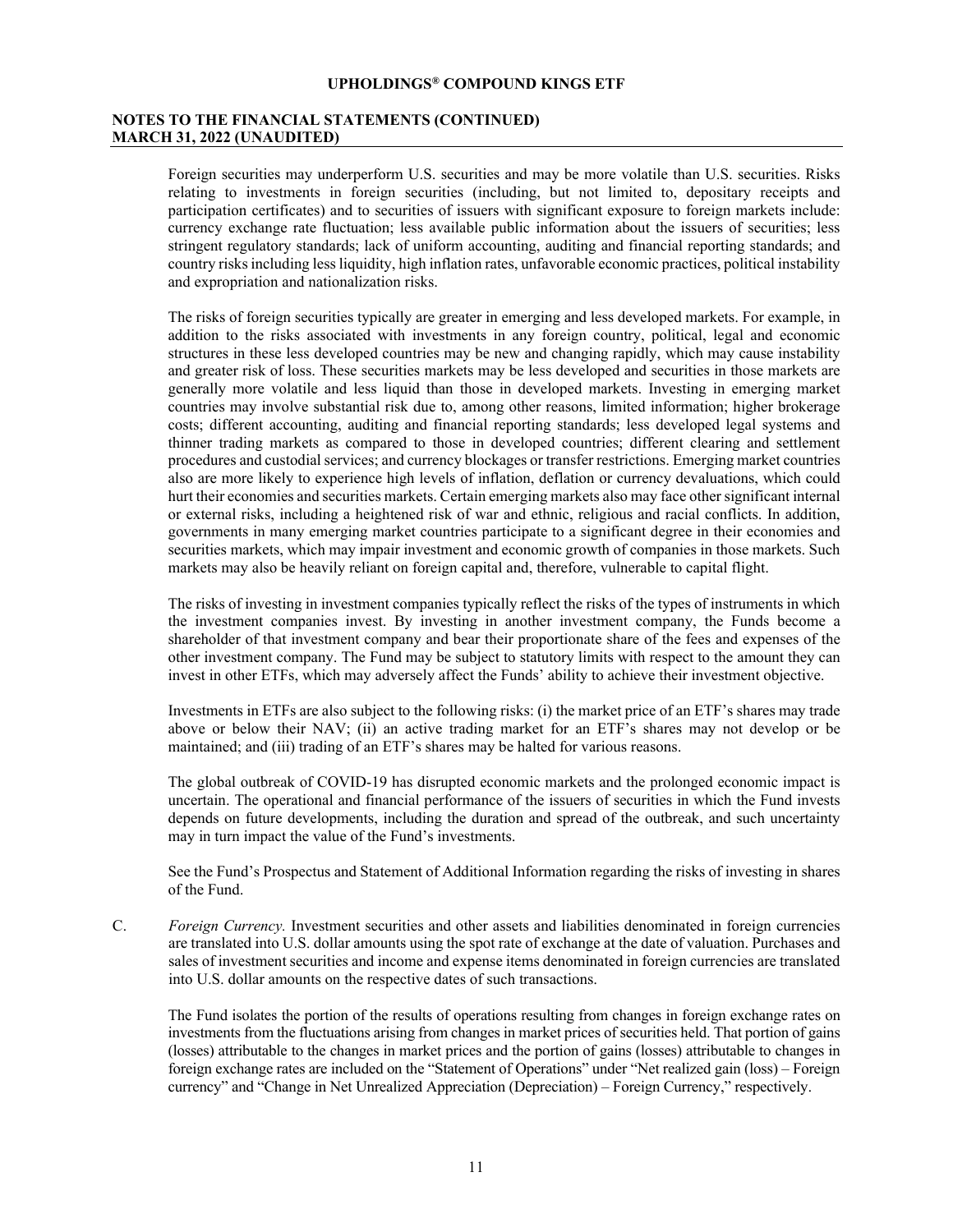#### **NOTES TO THE FINANCIAL STATEMENTS (CONTINUED) MARCH 31, 2022 (UNAUDITED)**

The Fund reports net realized foreign exchange gains or losses that arise from sales of foreign currencies, currency gains or losses realized between the trade and settlement dates on securities transactions, and the difference between the amounts of dividends, interest, and foreign withholding taxes recorded on the Fund's books and the U.S. dollar equivalent of the amounts actually received or paid. Net unrealized foreign exchange gains and losses arise from changes in the fair values of assets and liabilities, other than investments in securities at fiscal period end, resulting from changes in exchange rates.

D. *Federal Income Taxes.* The Fund intends to continue to comply with the requirements of subchapter M of the Internal Revenue Code of 1986, as amended, as necessary to qualify as a regulated investment company and distribute substantially all net taxable investment income and net realized gains to shareholders in a manner which results in no tax cost to the Fund. Therefore, no federal income tax provision is required. As of and during the fiscal period ended March 31, 2022, the Fund did not have any tax positions that did not meet the "more-likely-than-not" threshold of being sustained by the applicable tax authority. As of and during the fiscal period ended March 31, 2022, the Fund did not have liabilities for any unrecognized tax benefits. The Fund would/will recognize interest and penalties, if any, related to unrecognized tax benefits on uncertain tax positions as income tax expense in the Statement of Operations. During the fiscal period ended March 31, 2022, the Fund did not incur any interest or penalties. The Fund is subject to examination by U.S. taxing authorities for the tax periods since the Fund's commencement of operations.

The Fund may be subject to taxes imposed on realized and unrealized gains on securities of certain foreign countries in which the Fund invests. The foreign tax expense, if any, was recorded on an accrual basis and is included in "Net realized gain (loss) on investments" and "Net increase (decrease) in unrealized appreciation or depreciation on investments" on the accompanying Statements of Operations. The amount of foreign tax owed, if any, is included in "Payable for foreign taxes" on the accompanying Statements of Assets and Liabilities and is comprised of withholding taxes on foreign dividends and taxes on unrealized gains.

E. *Security Transactions and Investment Income.* Investment securities transactions are accounted for on the trade date. Gains and losses realized on sales of securities are determined on a specific identification basis. Dividend income is recorded on the ex-dividend date, net of any foreign taxes withheld at source. Interest income is recorded on an accrual basis. Withholding taxes on foreign dividends have been provided for in accordance with the Fund's understanding of the applicable tax rules and regulations.

Distributions to shareholders from net investment income and from net realized gains on securities for the Fund are declared and paid on an annual basis. Distributions are recorded on the ex-dividend date. The Fund may distribute more frequently, if necessary, for tax purposes.

- F. *Use of Estimates.* The preparation of financial statements in conformity with GAAP requires management to make estimates and assumptions that affect the reported amounts of assets and liabilities at the date of the financial statements, as well as the reported amounts of increases and decreases in net assets from operations during the period. Actual results could differ from those estimates.
- G. *Share Valuation.* The NAV per share of the Fund is calculated by dividing the sum of the value of the securities held by the Fund, plus cash and other assets, minus all liabilities (including estimated accrued expenses) by the total number of shares outstanding for the Fund, rounded to the nearest cent. The Fund's shares will not be priced on the days on which the New York Stock Exchange ("NYSE") is closed for regular trading. The offering and redemption price per share for the Fund is equal to the Fund's net asset value per share.
- J. *Guarantees and Indemnifications.* In the normal course of business, the Fund enter into contracts with service providers that contain general indemnification clauses. Additionally, as is customary, the Trust's organizational documents permit the Trust to indemnify its officers and trustees against certain liabilities under certain circumstances. The Fund's maximum exposure under these arrangements is unknown as this would involve future claims that may be against the Fund that have not yet occurred. As of the date of this Report, no claim has been made for indemnification pursuant to any such agreement of the Fund.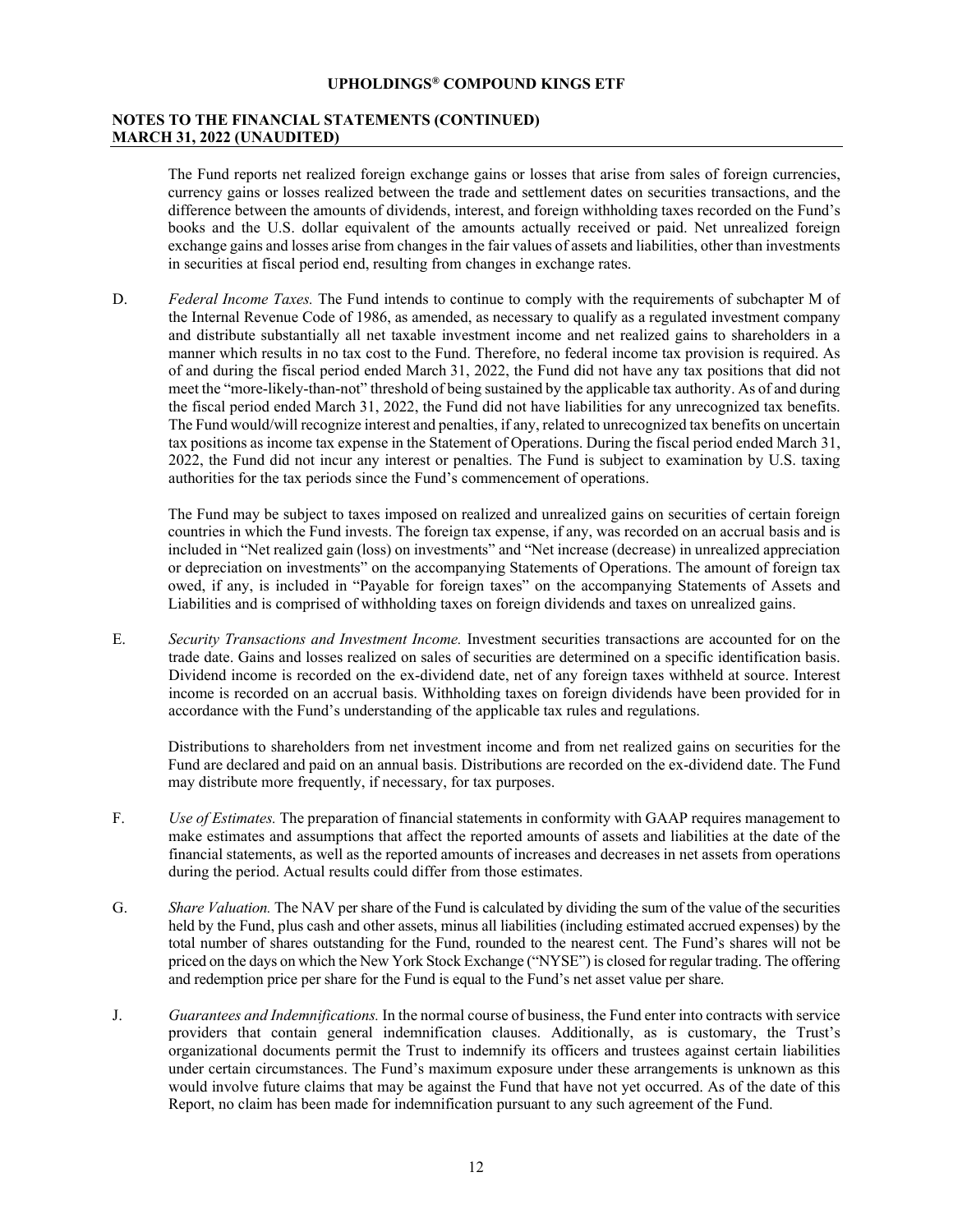#### **NOTES TO THE FINANCIAL STATEMENTS (CONTINUED) MARCH 31, 2022 (UNAUDITED)**

K. *Reclassification of Capital Accounts.* GAAP requires that certain components of net assets relating to permanent differences be reclassified between financial and tax reporting. These reclassifications have no effect on net assets or net asset value per share. No reclassifications were made for the fiscal period ended March 31, 2022.

#### **NOTE 3 – COMMITMENTS AND OTHER RELATED PARTY TRANSACTIONS**

Empowered Funds, LLC d/b/a EA Advisers (the "Adviser") serves as the investment adviser to the Fund. Pursuant to an investment advisory agreement (the "Advisory Agreement") between the Trust, on behalf of the Fund, and the Adviser, the Adviser provides investment advice to the Fund and oversees the day-to-day operations of the Fund, subject to the direction and control of the Board and the officers of the Trust. Under the Advisory Agreement, the Adviser is also responsible for arranging transfer agency, custody, fund administration and accounting, and other non-distribution related services necessary for the Fund to operate. The Adviser administers the Fund's business affairs, provides office facilities and equipment and certain clerical, bookkeeping and administrative services. The Adviser agrees to pay all expenses incurred by the Fund except for the fee paid to the Adviser pursuant to the Advisory Agreement, payments under any distribution plan adopted pursuant to Rule 12b-1, brokerage expenses, acquired fund fees and expenses, taxes (including tax-related services), interest (including borrowing costs), litigation expense (including class action-related services) and other non-routine or extraordinary expenses.

U.S. Bancorp Fund Services, LLC ("Fund Services" or "Administrator"), doing business as U.S. Bank Global Fund Services, acts as the Funds' Administrator and, in that capacity, performs various administrative and accounting services for the Funds. The Administrator prepares various federal and state regulatory filings, reports and returns for the Funds, including regulatory compliance monitoring and financial reporting; prepares reports and materials to be supplied to the trustees; monitors the activities of the Funds' Custodian, transfer agent and fund accountant. Fund Services also serves as the transfer agent and fund accountant to the Funds. U.S. Bank N.A. (the "Custodian"), an affiliate of the Administrator, serves as the Funds' Custodian.

The Custodian acts as the securities lending agent (the "Securities Lending Agent") for the Fund.

At a Board meeting held on October 1, 2021, the Board of Trustees of the Trust (the "Trustees") including each Trustee who is not an "interested person" of the Trust, as defined in the 1940 Act (the "Independent Trustees"), approved the Advisory Agreement. Per the Advisory Agreement, the Fund pays an annual rate of 0.60% to the Adviser monthly based on average daily net assets. A description of the Board's consideration was included in the Fund's annual report dated September 30, 2021.

The Adviser has contractually agreed to waive receipt of its management fees and/or assume expenses of the Fund to the extent necessary to offset AFFE so that the total annual operating expenses of the Fund (excluding payments under the Fund's Rule 12b-1 distribution and service plan (if any), brokerage expenses, taxes (including tax-related services), interest (including borrowing costs), litigation expense (including class action-related services) and other non-routine or extraordinary expenses) do not exceed 0.60% of the Fund's average daily net assets. This agreement is in effect until January 31, 2024, and it may be terminated before that date only by a majority vote of the "non-interested" trustees. There were no fees waived as of the fiscal period ended March 31, 2022.

#### **NOTE 4 – SECURITIES LENDING**

On October 1, 2021, the Board approved the use of securities lending. The Fund may lend up to 33.3% of the value of the securities in its portfolio to brokers, dealers and financial institutions (but not individuals) under terms of participation in a securities lending program administered by the Securities Lending Agent. The securities lending agreement requires that loans are collateralized at all times in an amount equal to at least 102% of the value of any domestic loaned securities at the time of the loan, plus accrued interest. The use of loans of foreign securities, which are denominated and payable in U.S. dollars, shall be collateralized in an amount equal to 105% of the value of any loaned securities at the time of the loan plus accrued interest. The Fund receives compensation in the form of fees and earns interest on the cash collateral. The amount of fees depends on a number of factors including the type of security and length of the loan. The Fund continues to receive interest payments or dividends on the securities loaned during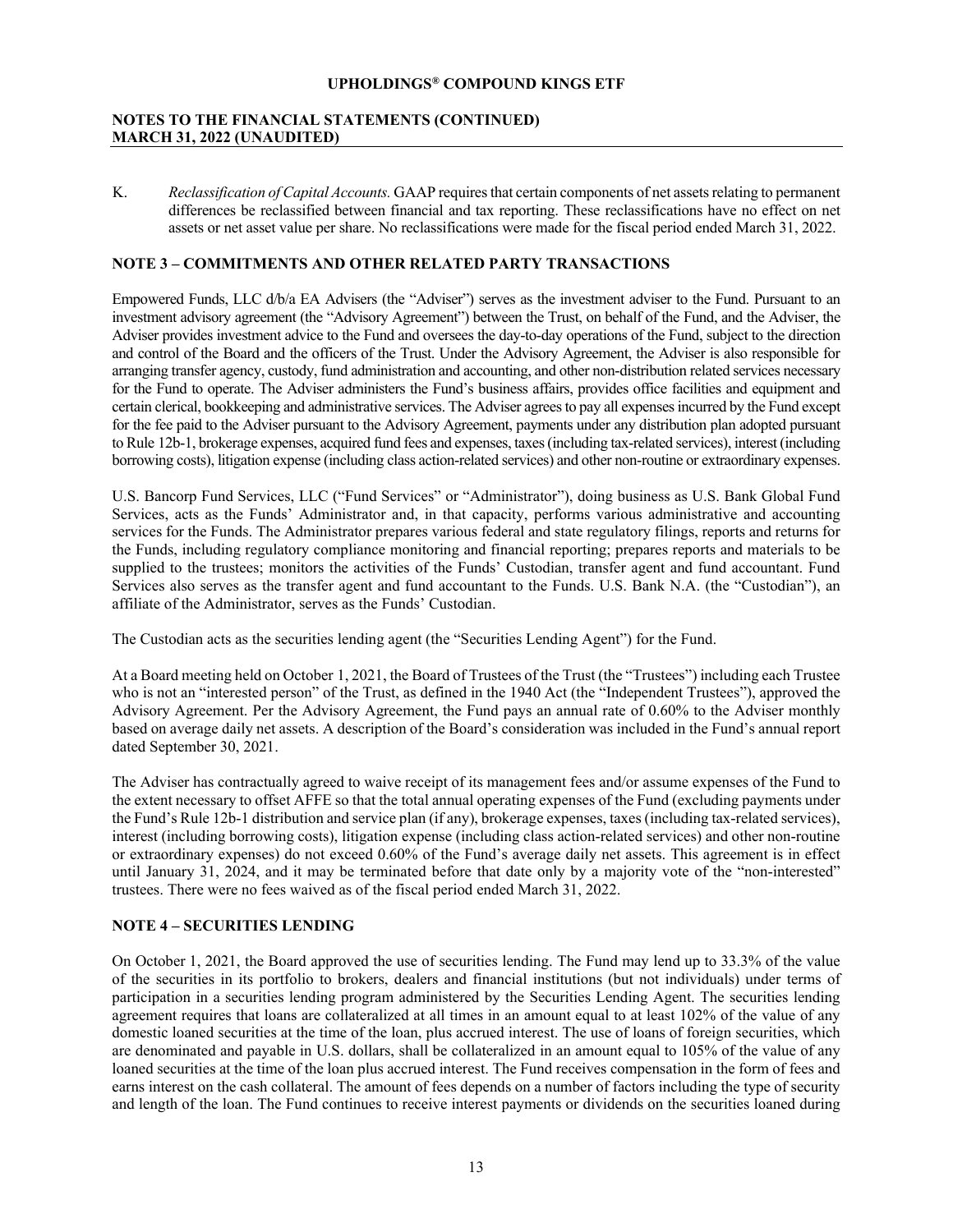#### **NOTES TO THE FINANCIAL STATEMENTS (CONTINUED) MARCH 31, 2022 (UNAUDITED)**

the borrowing period. Gain or loss on the value of securities loaned that may occur during the term of the loan will be for the account of the Fund. The Fund has the right under the terms of the securities lending agreement to recall the securities from the borrower on demand.

The securities lending agreement provides that, in the event of a borrower's material default, the Securities Lending Agent shall take all actions the Securities Lending Agent deems appropriate to liquidate the collateral, purchase replacement securities at the Securities Lending Agent's expense, or pay the Fund an amount equal to the market value of the loaned securities, subject to certain limitations which are set forth in detail in the securities lending agreement between the Fund and the Securities Lending Agent.

As of the end of the current fiscal period, the Fund had loaned securities and received cash collateral for the loans. The cash collateral is invested by the Securities Lending Agent in accordance with the Trust approved investment guidelines. Those guidelines require the cash collateral to be invested in readily marketable, high quality, short-term obligations; however, such investments are subject to risk of payment delays or default on the part of the issuer or counterparty or otherwise may not generate sufficient interest to support the costs associated with securities lending. The Fund could also experience delays in recovering its securities and possible loss of income or value if the borrower fails to return the borrowed securities, although the Fund is indemnified from this risk by contract with the Securities Lending Agent.

The interest income earned by the Funds on the investment of cash collateral received from borrowers for the securities loaned to them ("Securities Lending Income, Net") for the Fiscal Period

UPHOLDINGS<sup>®</sup> Compound Kings ETF \$116

#### **NOTE 5 – PURCHASES AND SALES OF SECURITIES**

For the fiscal period ended March 31, 2022, purchases and sales of securities for the Fund, excluding short-term securities and in-kind transactions, were as follows:

|                                            | <b>Purchases</b>        | <b>Sales</b> |
|--------------------------------------------|-------------------------|--------------|
| UPHOLDINGS <sup>®</sup> Compound Kings ETF | \$4,963,068 \$3,957,356 |              |

For the fiscal period ended March 31, 2022, in-kind transactions associated with creations and redemptions were as follows:

|                                            | Purchases             | <b>Sales</b> |
|--------------------------------------------|-----------------------|--------------|
| UPHOLDINGS <sup>®</sup> Compound Kings ETF | $$786,482$ $$781,744$ |              |

For the fiscal period ended March 31, 2022, short-term and long-term gains on in-kind transactions were as follows:

|                                            | Short                |  | Long |  |
|--------------------------------------------|----------------------|--|------|--|
|                                            | Term                 |  | Term |  |
| UPHOLDINGS <sup>®</sup> Compound Kings ETF | $$123,862$ $$39,092$ |  |      |  |

There were no purchases or sales of U.S. Government securities during the period.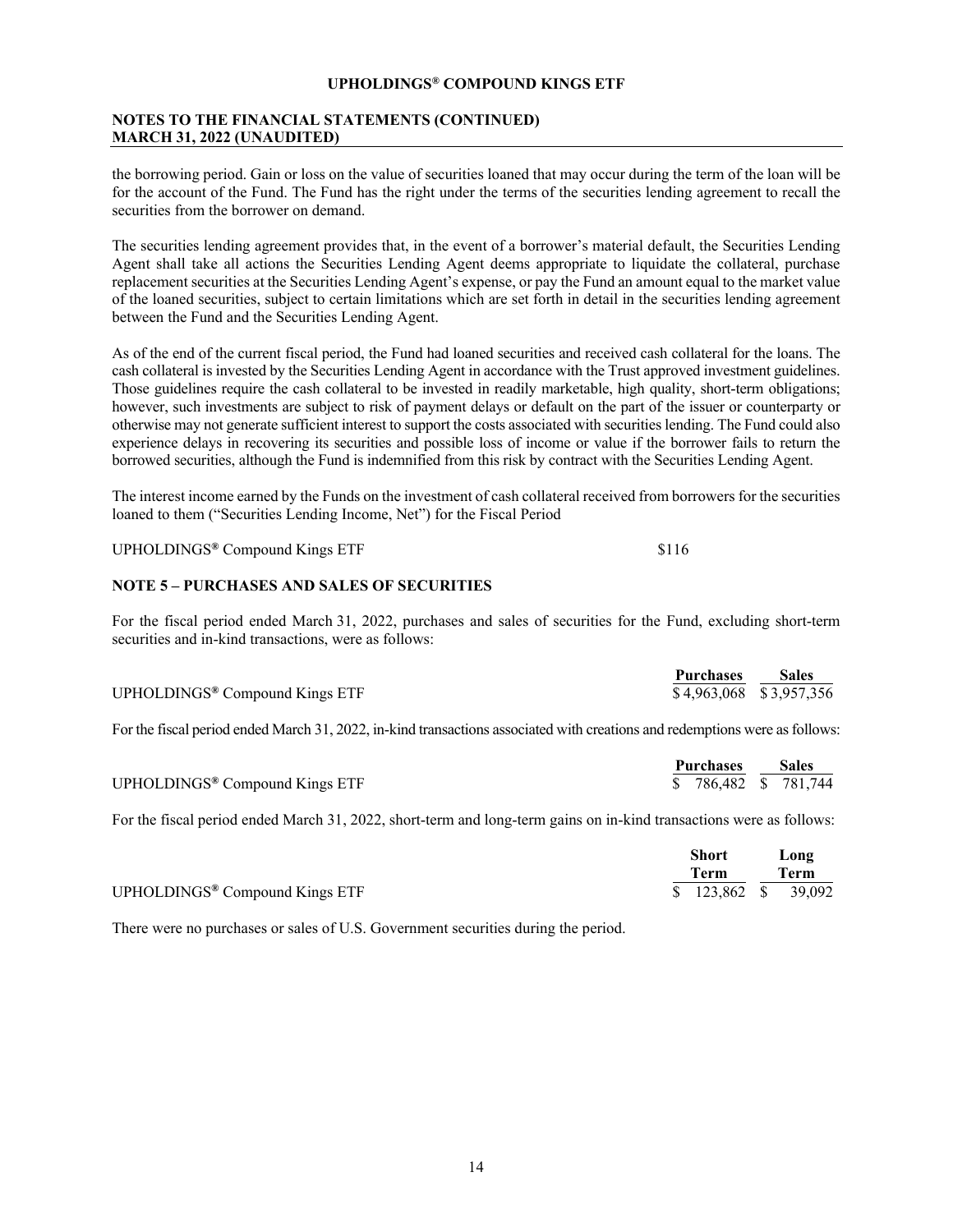#### **NOTES TO THE FINANCIAL STATEMENTS (CONTINUED) MARCH 31, 2022 (UNAUDITED)**

#### **NOTE 6 – TAX INFORMATION**

The components of tax basis cost of investments and net unrealized appreciation (depreciation) for federal income tax purposes at March 31, 2022 were as follows:

|                                                | <b>UPHOLDINGS®</b><br>Compound<br><b>Kings ETF</b> |
|------------------------------------------------|----------------------------------------------------|
| Tax cost of Investments                        | 10,965,091<br>ъ                                    |
| Gross tax unrealized appreciation              | 901,048                                            |
| Gross tax unrealized depreciation              | (1, 196, 445)                                      |
| Net tax unrealized appreciation (depreciation) | (295, 397)<br>S                                    |
| Undistributed ordinary income                  |                                                    |
| Undistributed long-term gain                   |                                                    |
| Total distributable earnings                   |                                                    |
| Other accumulated gain (loss)                  | (250,775)                                          |
| Total accumulated gain (loss)                  | (546, 172)                                         |

The difference between book and tax-basis cost is attributable to the realization for tax purposes of unrealized gains on investments in REITs, partnerships, passive foreign investment companies and wash sales. Under tax law, certain capital and foreign currency losses realized after October 31 and within the taxable year are deemed to arise on the first business day of the Fund's next taxable year.

For the fiscal period ended September 30, 2021, the Fund did not defer any qualified late year losses.

At September 30, 2021, the Fund had the following capital loss carryforwards:

|                                            |                           | Unlimited Unlimited<br><b>Short-Term</b> Long-Term |
|--------------------------------------------|---------------------------|----------------------------------------------------|
| UPHOLDINGS <sup>®</sup> Compound Kings ETF | $\frac{1}{2}$ (98,345) \$ | $\sim$ $-$                                         |

#### **NOTE 7 – DISTRIBUTIONS TO SHAREHOLDERS**

There were no distributions made during the fiscal period ended March 31, 2022. The tax character of distributions paid by the Fund during the fiscal period ended September 30, 2021 was as follows:

|                                            |          | <b>Fiscal Period Ended</b><br><b>September 30, 2021</b><br>Ordinary Return of |         |
|--------------------------------------------|----------|-------------------------------------------------------------------------------|---------|
|                                            |          |                                                                               |         |
|                                            |          |                                                                               |         |
|                                            | Income   |                                                                               | Capital |
| UPHOLDINGS <sup>®</sup> Compound Kings ETF | \$19.792 | - \$                                                                          | 6.980   |

#### **NOTE 8 – OTHER INFORMATION**

Effective March 31, 2021, Foreside Financial Group, LLC ("Foreside") acquired Quasar Distributors, LLC ("Quasar"), the Fund's distributor, from U.S. Bancorp. As a result of the acquisition, Quasar became a wholly-owned broker-dealer subsidiary of Foreside and is no longer affiliated with U.S. Bancorp. The Board of Trustees of the Trust has approved a new Distribution Agreement to enable Quasar to continue serving as the Fund's distributor.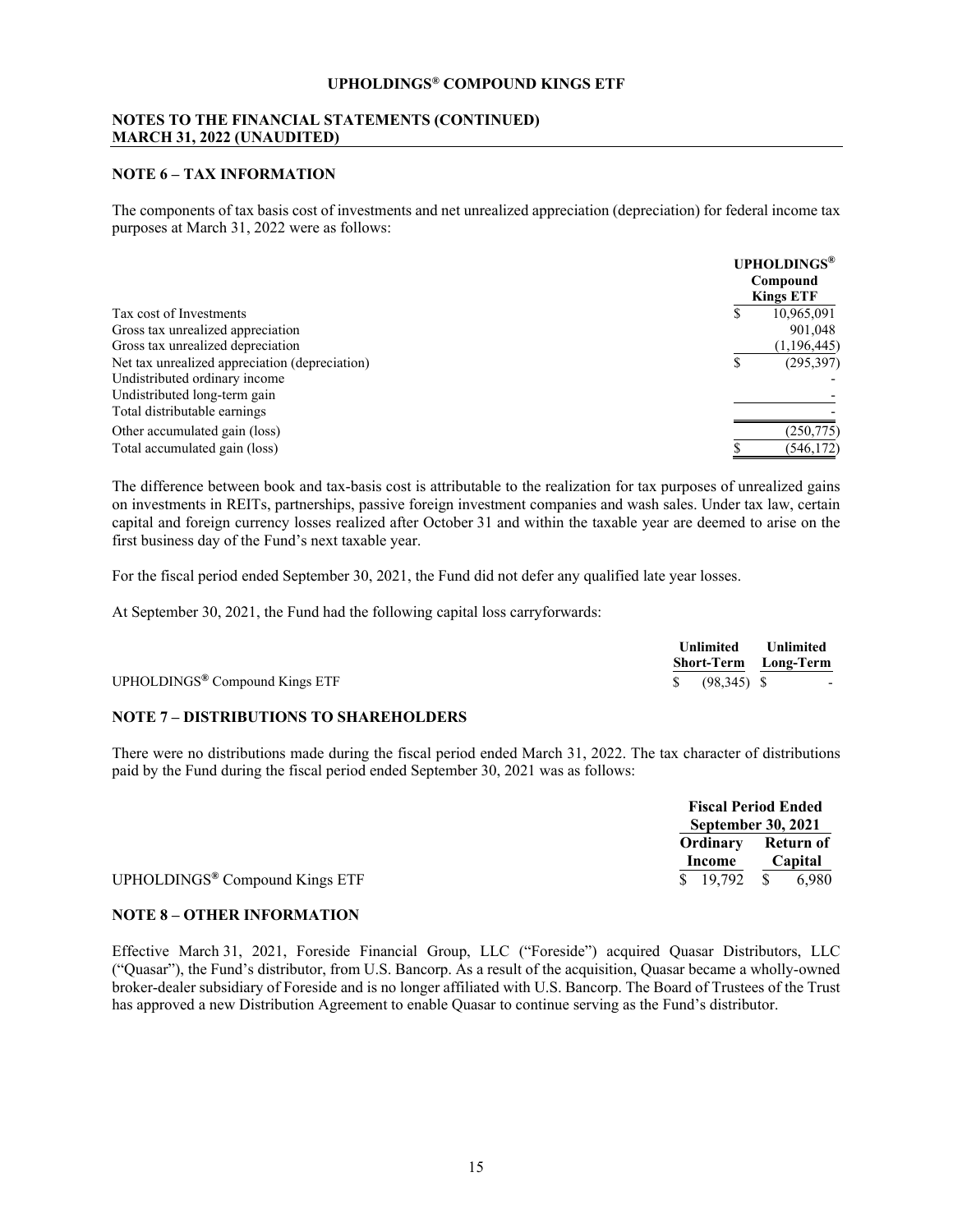#### **NOTES TO THE FINANCIAL STATEMENTS (CONTINUED) MARCH 31, 2022 (UNAUDITED)**

On July 7, 2021, Foreside Financial Group, LLC ("Foreside"), the parent company of Quasar Distributors, LLC ("Quasar"), the Fund's distributor, announced that it had entered into a definitive purchase and sale agreement with Genstar Capital ("Genstar") such that Genstar would acquire a majority stake in Foreside. The transaction closed at the end of the third quarter of 2021. Quasar remains the Fund's distributor after the close of the transaction, as approved by the Board on September 15, 2021.

#### **NOTE 9 – SUBSEQUENT EVENTS**

In preparing these financial statements, management of the Fund has evaluated events and transactions for potential recognition or disclosure through date the financial statements were issued. There were no transactions that occurred during the period subsequent to March 31, 2022, that materially impacted the amounts or disclosures in the Fund's financial statements.

On April 19, 2022, the Board of Trustees approved the renaming of the Trust to EA Series Trust.

On April 19, 2022, the Board of Trustees approved a new officer of the Trust. As of April 21, 2022, Sean Hegarty is the Assistant Treasurer and Liquidity Risk Management Program Administrator for the EA Series Trust.

On May 2, 2022 the minimum fixed creation fee increased from \$250 to \$300 for the Fund.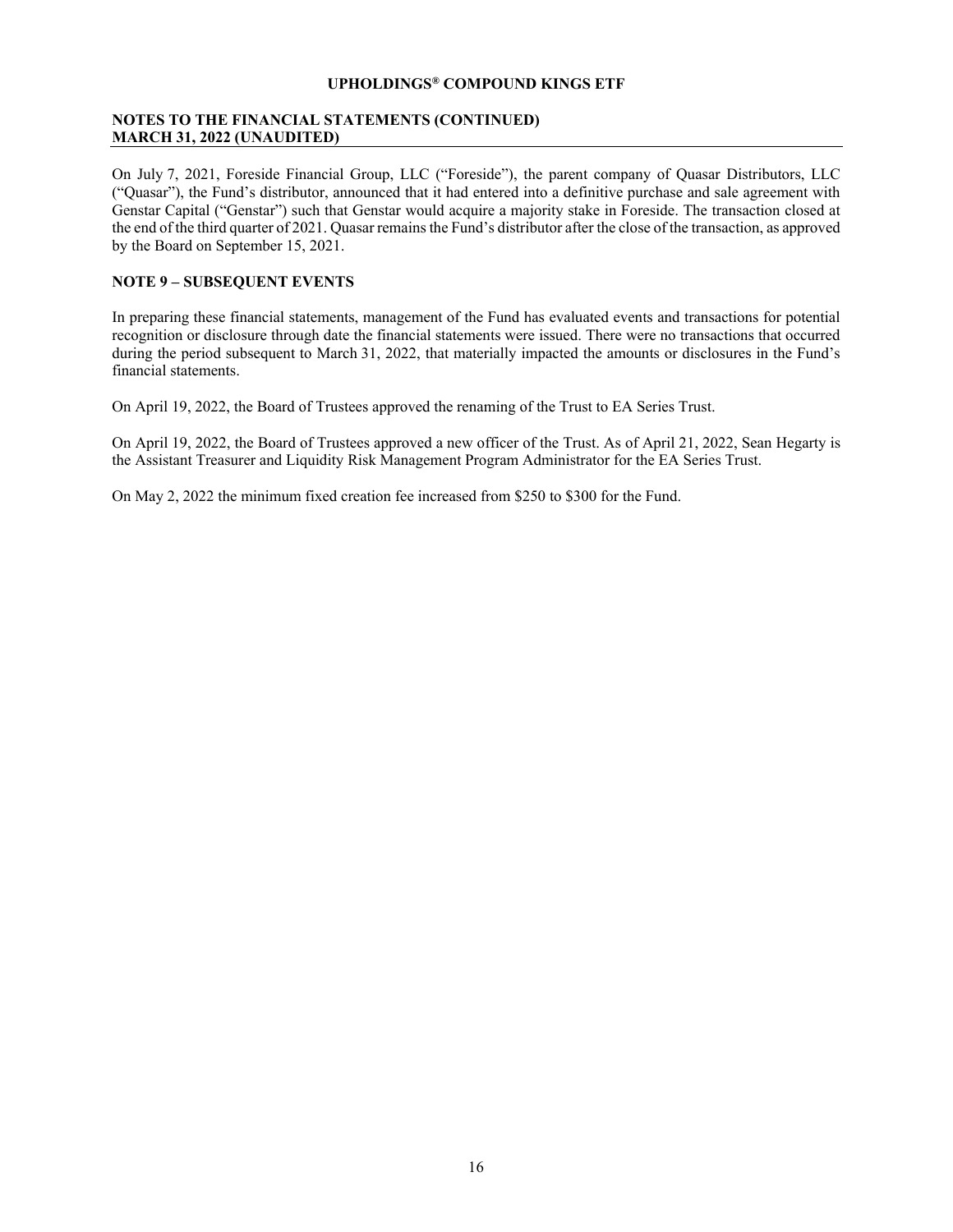#### <span id="page-18-0"></span>**EXPENSE EXAMPLE MARCH 31, 2022 (UNAUDITED)**

As a shareholder of the UPHOLDINGS**®** Compound Kings ETF, you incur two types of costs: (1) transaction costs, including brokerage commissions on purchases and sales of Fund shares, and (2) ongoing costs, including management fees and other Fund expenses. This example is intended to help you understand your ongoing costs (in dollars) of investing in the Fund and to compare these costs with the ongoing costs of investing in other mutual funds.

The example is based on an investment of \$1,000 invested at the beginning of the most recent six-month period and held the entire period (October 1, 2021 to March 31, 2022).

#### **Actual Expenses**

The first line of the table below provides information about actual account values and actual expenses. You may use the information in this line, together with the amount you invested, to estimate the expenses that you paid over the period. Simply divide your account value by  $$1,000$  (for example, an  $$8,600$  account value divided by  $$1,000 = 8.6$ ), then multiply the result by the number in the first line under the heading entitled "Expenses Paid During the Period October 1, 2021 to March 31, 2022" to estimate the expenses you paid on your account during this period.

#### **Hypothetical Example for Comparison Purposes**

The second line of the table below provides information about hypothetical account values and hypothetical expenses based on the Fund's actual expense ratio and an assumed rate of return of 5% per year before expenses, which is not the Fund's actual return. The hypothetical account values and expenses may not be used to estimate the actual ending account balance or expenses you paid for the period. You may use this information to compare the ongoing costs of investing in the Fund's and other funds. To do so, compare this 5% hypothetical example with the 5% hypothetical examples that appear in the shareholder reports of the other funds. Please note that the expenses shown in the table are meant to highlight your ongoing costs only and do not reflect any transactional costs, such as brokerage commissions paid on purchases and sales of Fund shares. Therefore, the second line of the table is useful in comparing ongoing costs only and will not help you determine the relative total costs of owning different funds. If these transactional costs were included, your costs would have been higher. The information assumes the reinvestment of all dividends and distributions.

|                                                              |                  |                                                                                         |                             | <b>Expenses Paid</b><br><b>During Period</b> |
|--------------------------------------------------------------|------------------|-----------------------------------------------------------------------------------------|-----------------------------|----------------------------------------------|
|                                                              | Expense<br>Ratio | <b>Beginning</b><br><b>Annualized Account Value Account Value</b><br>October 1,<br>2021 | Ending<br>March 31.<br>2022 | October 1,<br>$2021$ to<br>March 31,<br>2022 |
| <b>UPHOLDINGS<sup>®</sup> Compound Kings ETF<sup>1</sup></b> |                  |                                                                                         |                             |                                              |
| Actual                                                       | $0.60\%$         | \$1,000.00                                                                              | \$ 847.60                   | \$2.76                                       |
| Hypothetical (5% annual return before expenses)              | $0.60\%$         | 1,000.00                                                                                | 1.021.94                    | 3.02                                         |

1. The dollar amounts shown as expenses paid during the period are equal to the annualized six-month expense ratio multiplied by the average account value during the period, multiplied by 182/365, to reflect the one-half year period.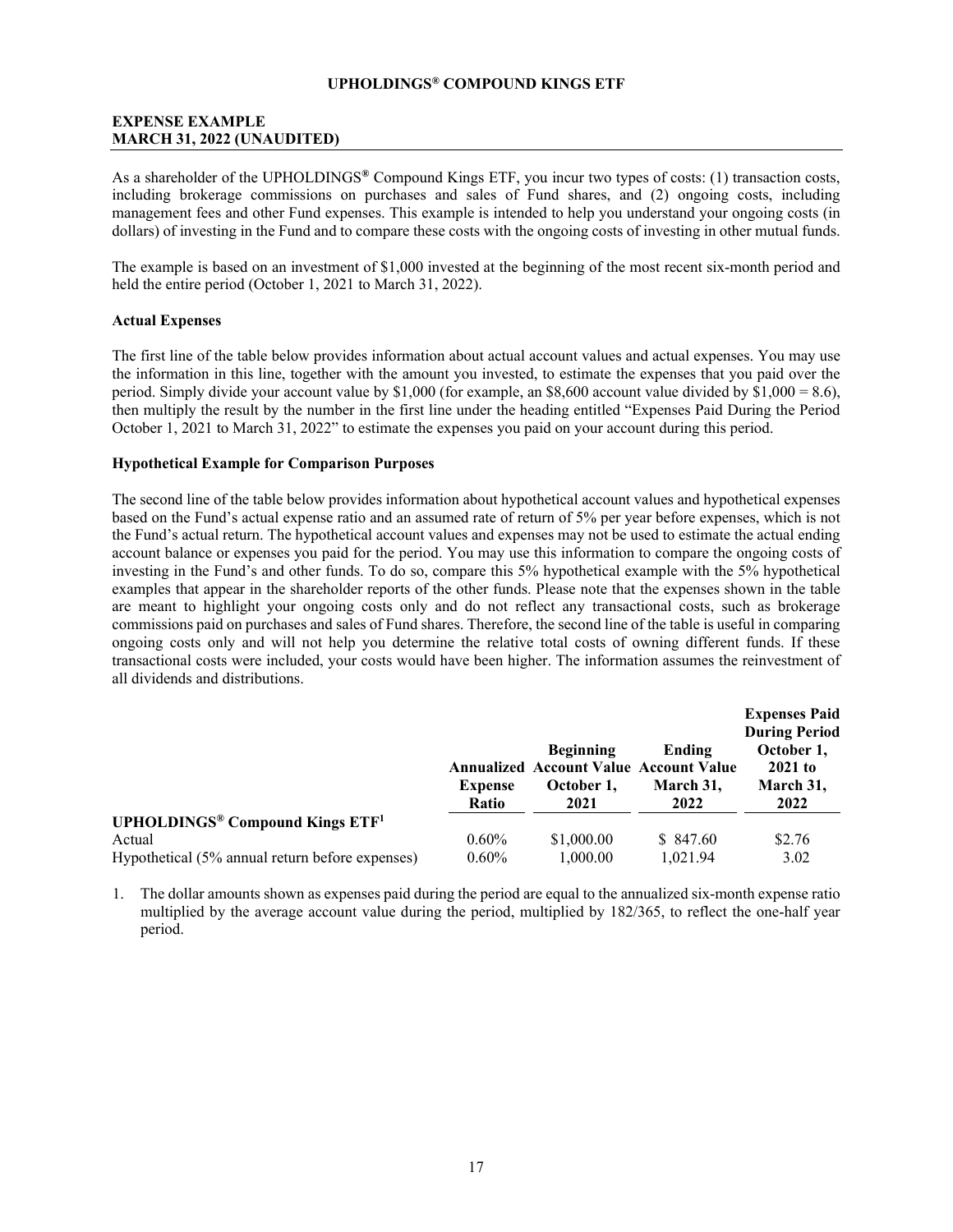#### <span id="page-19-0"></span>**REVIEW OF LIQUIDITY RISK MANAGEMENT PROGRAM (UNAUDITED)**

Pursuant to Rule 22e-4 under the Investment Company Act of 1940, the Trust, on behalf of the series of the Trust covered by this shareholder report (the "Fund"), has adopted a liquidity risk management program ("the Program") to govern the Trust's approach to managing liquidity risk. Rule 22e-4 seeks to promote effective liquidity risk management, thereby reducing the risk that the Fund will be unable to meet its redemption obligations and mitigating dilution of the interests of fund shareholders. The Trust's liquidity risk management program is tailored to reflect the Fund's particular risks, but not to eliminate all adverse impacts of liquidity risk, which would be incompatible with the nature of the Fund.

The Trust's Board of Trustees has designated the Chief Executive Officer of the Adviser as the Program Administrator, responsible for administering the Program and its policies and procedures.

At the October 13, 2021, meeting of the Board of Trustees of the Trust, the Program Administrator provided the Trustees with a report pertaining to the operation, adequacy, and effectiveness of implementation of the Program for the period ended September 30, 2021. The report concluded that the Program appeared effectively tailored to identify potential illiquid scenarios and to enable the Fund to deliver appropriate reporting. In addition, the report concluded that the Program is adequately operating, and its implementation has been effective. The report reflected that there were no liquidity events that impacted the Fund's ability to timely meet redemptions without dilution to existing shareholders. The report further described material changes that were made to the Program since its implementation.

There can be no assurance that the Program will achieve its objectives in the future. Please refer to the prospectus for more information regarding the Fund's exposure to liquidity risk and other principal risks to which an investment in the Fund may be subject.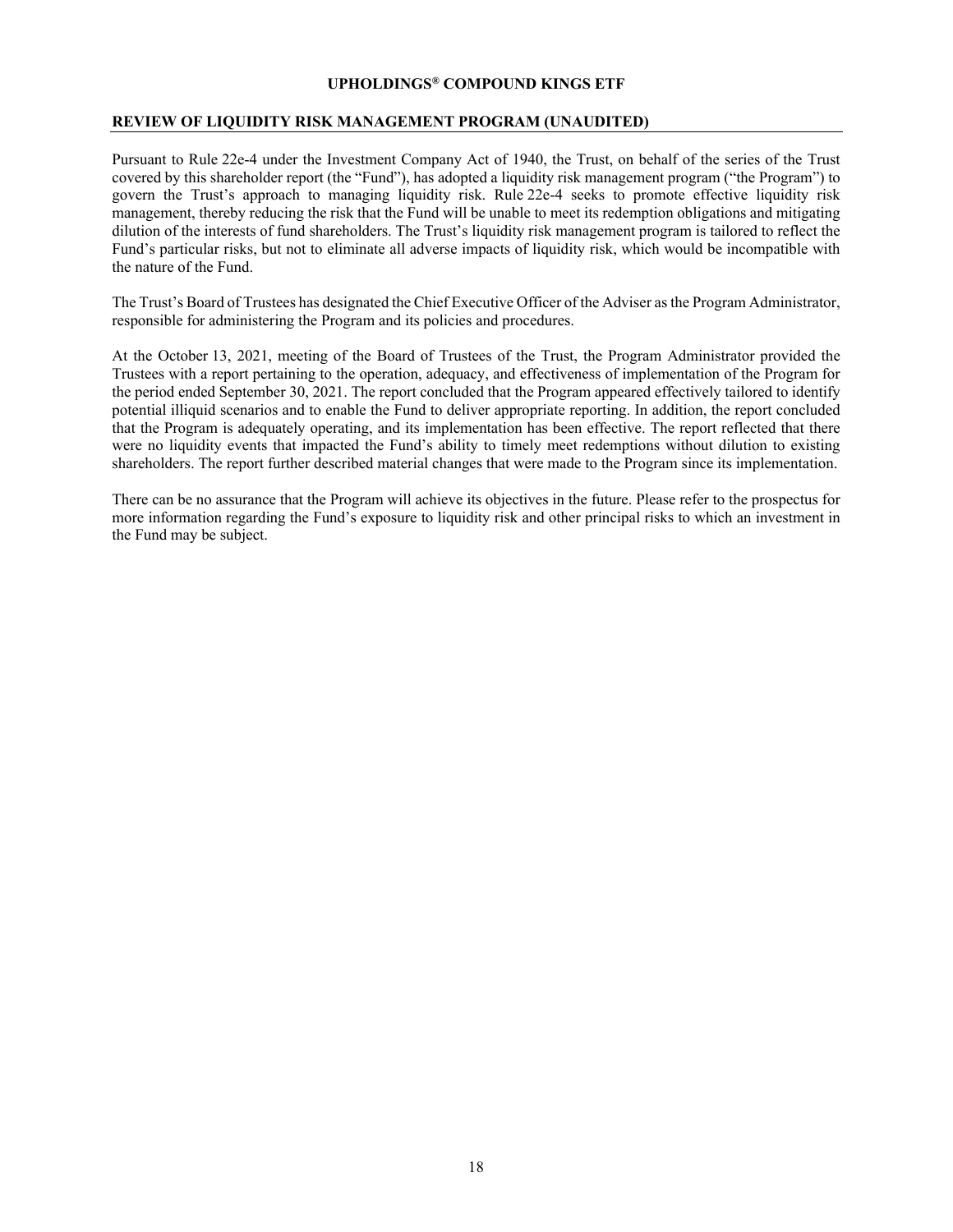#### <span id="page-20-0"></span>**FEDERAL TAX INFORMATION (UNAUDITED)**

For the fiscal period ended September 30, 2021, certain dividends paid by the Fund may be subject to a maximum tax rate of 15%, as provided for by the Jobs and Growth Tax Relief Reconciliation Act of 2003. The percentage of dividends declared from ordinary income designated as qualified dividend income was as follows:

UPHOLDINGS<sup>®</sup> Compound Kings ETF 82.56%

For corporate shareholders, the percent of ordinary income distributions qualifying for the corporate dividends received deduction for the fiscal year ended September 30, 2021 was as follows:

UPHOLDINGS**®** Compound Kings ETF 24.19%

#### **SHORT TERM CAPITAL GAIN**

The percentage of taxable ordinary income distributions that are designated as short-term capital gain distributions under the Internal Revenue Section 871 (k)(2)(C) for the Fund was 0.00% (unaudited).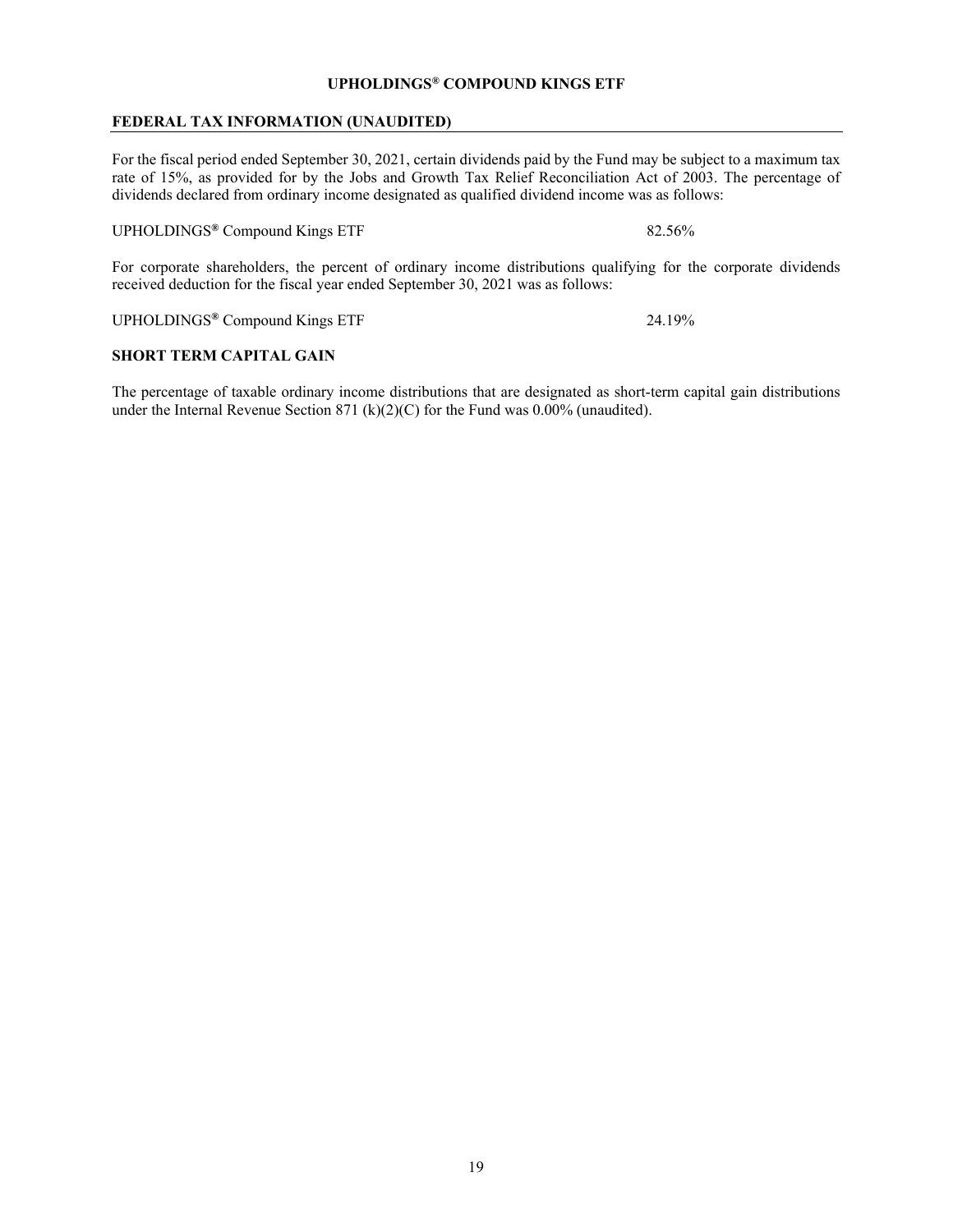#### <span id="page-21-0"></span>**OFFICERS AND AFFILIATED TRUSTEE**

The table below sets forth certain information about each of the Trust's executive officers as well as its affiliated Trustee.

| Name and Year of<br><b>Birth</b> | <b>Position(s) Held with</b><br>the Trust              | <b>Term of Office and</b><br><b>Length of Time Served</b>                                | <b>Principal Occupation(s) During Past Five</b><br><b>Years</b>  |
|----------------------------------|--------------------------------------------------------|------------------------------------------------------------------------------------------|------------------------------------------------------------------|
| Wesley R. Gray<br>1980           | Chief Executive<br>Officer/Chief<br>Investment Officer | since $2014$ ; CEO / CIO<br>since $2010$                                                 | Indefinite term; Trustee CEO / CIO, Alpha Architect (Since 2010) |
| John R. Vogel<br>1983            | Chief Financial<br>Officer/Chief<br>Investment Officer | Indefinite term;<br>Principal Financial<br>Officer since 2014, CFO<br>$/$ CIO since 2011 | CFO / CIO, Alpha Architect (Since 2011)                          |
| Patrick R. Cleary<br>1982        | Chief Operating<br>Officer/Chief<br>Compliance Officer | Indefinite term; CCO /<br>COO since 2015, COO<br>since $2014$ .                          | CCO / COO, Alpha Architect (Since 2015)                          |

#### <span id="page-21-1"></span>**INDEPENDENT TRUSTEES**

The following table sets forth certain information about the Trust's Independent Trustees.

| Name, Address, and<br><b>Year of Birth</b>                                                                                 | Position(s)<br><b>Held with</b><br><b>Trust</b> | <b>Term of</b><br>Office and<br>Length of<br><b>Time Served</b> | <b>Principal Occupation During Past</b><br><b>5 Years</b>                                                                                                                                                                                                                                                                                                                                                                 | Number of<br><b>Funds</b> in<br><b>Fund</b><br>Complex<br><b>Overseen</b> by<br><b>Trustee</b> | <b>Other</b><br><b>Directorships</b><br><b>Held by</b><br><b>Trustee</b><br><b>During Past</b><br>5 Years |
|----------------------------------------------------------------------------------------------------------------------------|-------------------------------------------------|-----------------------------------------------------------------|---------------------------------------------------------------------------------------------------------------------------------------------------------------------------------------------------------------------------------------------------------------------------------------------------------------------------------------------------------------------------------------------------------------------------|------------------------------------------------------------------------------------------------|-----------------------------------------------------------------------------------------------------------|
| <b>Independent Trustees</b>                                                                                                |                                                 |                                                                 |                                                                                                                                                                                                                                                                                                                                                                                                                           |                                                                                                |                                                                                                           |
| Daniel Dorn<br>Born: 1975<br>c/o Alpha Architect<br>Trust 213 Foxcroft<br>Road, Broomall, PA<br>19008                      | Trustee                                         | Since 2014                                                      | Associate Professor of Finance, Drexel<br>University, LeBow College of Business<br>$(2003 - present)$                                                                                                                                                                                                                                                                                                                     | 19                                                                                             | None                                                                                                      |
| Chukwuemeka (Emeka)<br>O. Oguh<br>Born: 1983<br>c/o Alpha Architect<br>Trust 213 Foxcroft<br>Road, Broomall, PA<br>19008   | Trustee                                         | Since 2018                                                      | Co-founder and CEO, PeopleJoy<br>$(2016 - present)$                                                                                                                                                                                                                                                                                                                                                                       | 19                                                                                             | None                                                                                                      |
| Michael S. Pagano,<br>Ph.D., CFA<br>Born: 1962<br>c/o Alpha Architect<br>Trust 213 Foxcroft<br>Road, Broomall, PA<br>19008 | Trustee                                         | Since 2014                                                      | The Robert J. and Mary Ellen Darretta<br>Endowed Chair in Finance, Villanova<br>University (1999 - present); Associate<br>Editor of The Financial Review (2009 -<br>present); Advances in Quantitative<br>Analysis of Finance and Accounting<br>(2010 - present); Founder, Michael S.<br>Pagano, LLC (business consulting firm)<br>(2008 - present); Member of FINRA's<br>Market Regulation Committee (2009 -<br>present) | 19                                                                                             | None                                                                                                      |

Additional information about the Affiliated Trustee and Independent Trustees is available in the Statement of Additional Information (SAI).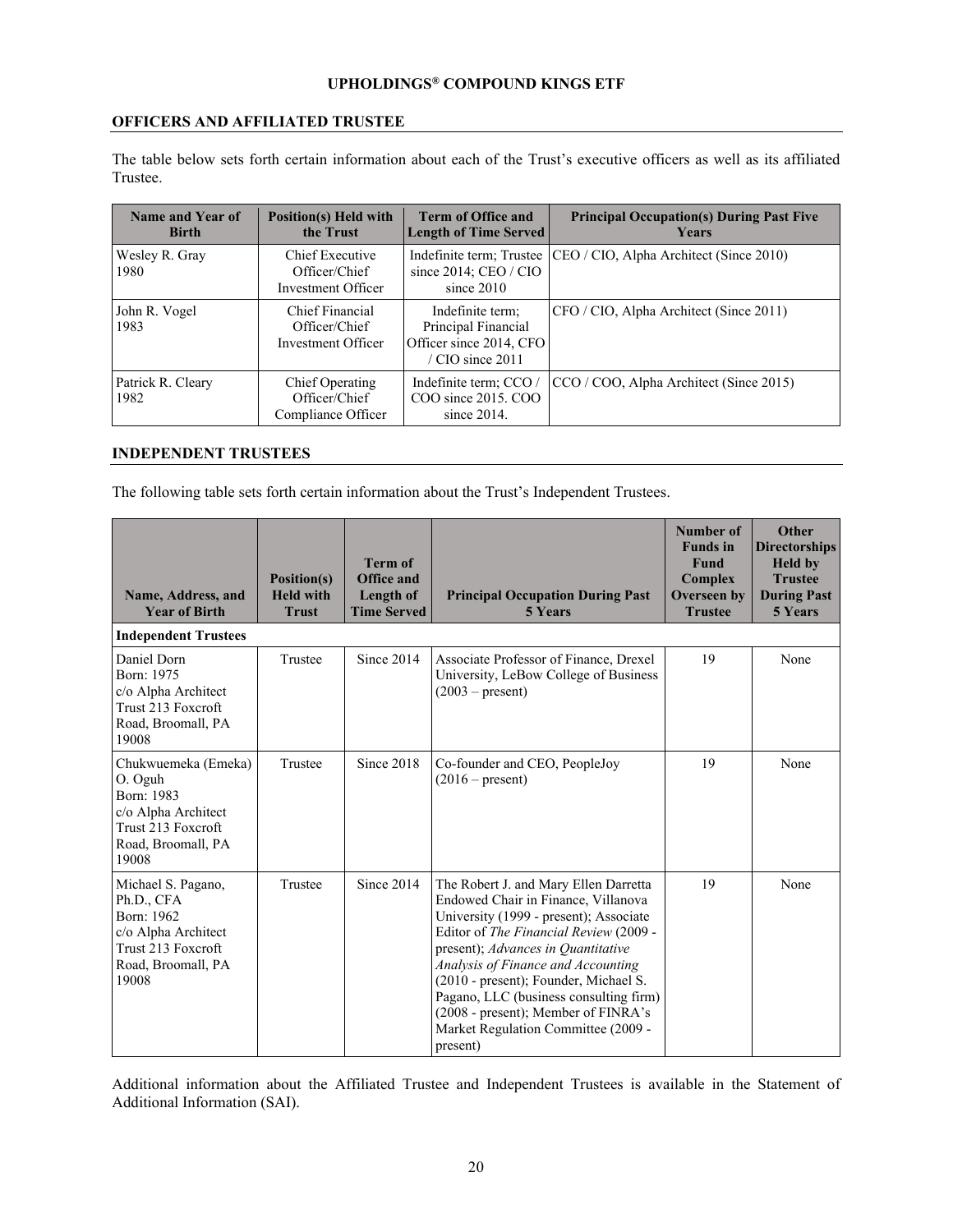#### <span id="page-22-0"></span>**INFORMATION ABOUT PORTFOLIO HOLDINGS (UNAUDITED)**

The Fund files its complete schedule of portfolio holdings for its first and third fiscal quarters with the Securities and Exchange Commission ("SEC") on Part F of Form N-PORT. The Fund's Form N-PORT is available without charge, upon request, by calling (215) 882-9983. Furthermore, you may obtain the Form N-PORT on the SEC's website at www.sec.gov. The Fund's portfolio holdings are posted on its website at https://www.compoundkingsetf.com/ daily.

#### <span id="page-22-1"></span>**INFORMATION ABOUT PROXY VOTING (UNAUDITED)**

A description of the policies and procedures the Fund uses to determine how to vote proxies relating to portfolio securities is provided in the Statement of Additional Information ("SAI"). The SAI is available without charge upon request by calling (215) 882-9983, by accessing the SEC's website at www.sec.gov, or by accessing the Fund's website at https://www.compoundkingsetf.com/.

When available, information regarding how the Fund's voted proxies relating to portfolio securities during the twelve months ending June 30 is (1) available by calling (215) 882-9983 and (2) the SEC's website at www.sec.gov.

#### **FREQUENCY DISTRIBUTION OF PREMIUMS AND DISCOUNTS (UNAUDITED)**

Information regarding how often shares of the Fund trades on an exchange at a price above (i.e., at premium) or below (i.e., at a discount) the NAV of the Fund is available, without charge, on the Fund's website at https://www.compoundkingsetf.com/.

#### <span id="page-22-2"></span>**PRIVACY POLICY (UNAUDITED)**

Alpha Architect ETF Trust (the "Trust") is strongly committed to preserving and safeguarding the personal financial information of any customers of the Trust. Confidentiality is extremely important to us.

Regulation S-P requires, among others, each investment company to "adopt written policies and procedures that address administrative, technical, and physical safeguards for the protection of customer records and information." However, Pursuant to Regulation S-P's definition of "customer," the Trust currently does not have, nor does it anticipate having in the future, any customers. In addition, the Trust does not collect any non-public personal information from any consumers.

Nonetheless, the Trust has instituted certain technical, administrative and physical safeguards through which the Trust would seek to protect personal financial information about any customers from unauthorized use and access. First, technical procedures are used in order to limit the accessibility and exposure of Trust-maintained information contained in electronic form. If customer information were obtained by the Trust, such technical procedures would cover such information.

Second, administrative procedures that are in place, would be used to control the number and type of employees, affiliated and nonaffiliated persons, to whom customer information (if the Trust were to obtain any) would be accessible.

Third, physical safeguards have been established, which if customer information were obtained by the Trust, to prevent access to such information contained in hard-copy form.

As these procedures illustrate, the Trust realizes the importance of information confidentiality and security and emphasizes practices which are aimed at achieving those goals.